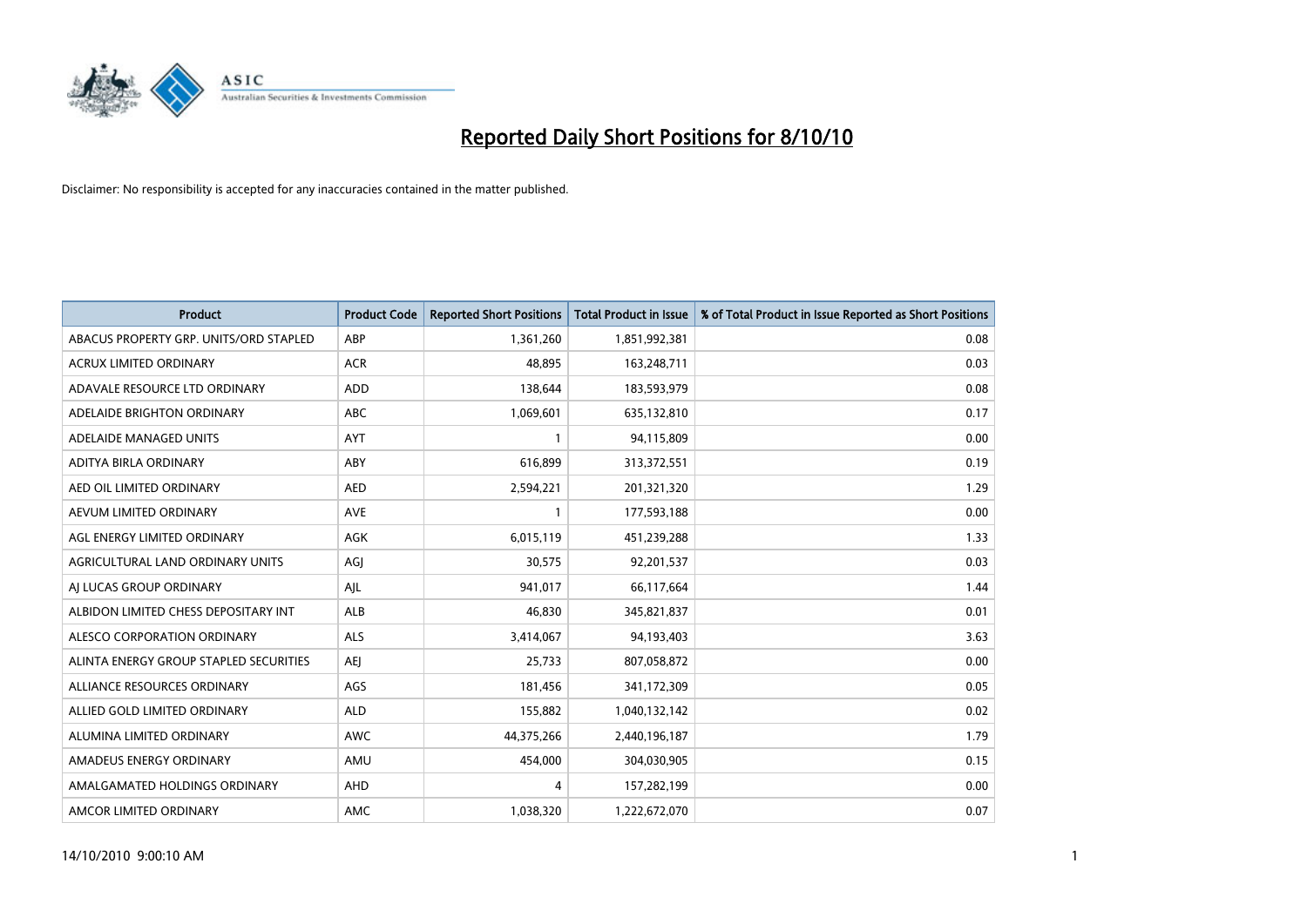

| <b>Product</b>                          | <b>Product Code</b> | <b>Reported Short Positions</b> | Total Product in Issue | % of Total Product in Issue Reported as Short Positions |
|-----------------------------------------|---------------------|---------------------------------|------------------------|---------------------------------------------------------|
| AMP LIMITED ORDINARY                    | AMP                 | 24,626,843                      | 2,071,925,423          | 1.16                                                    |
| AMPELLA MINING ORDINARY                 | <b>AMX</b>          | 7,516                           | 198,225,108            | 0.00                                                    |
| ANDEAN RESOURCES LTD ORDINARY           | <b>AND</b>          | 44,758                          | 548,450,367            | 0.00                                                    |
| ANSELL LIMITED ORDINARY                 | <b>ANN</b>          | 1,240,961                       | 132,894,402            | 0.93                                                    |
| ANTARES ENERGY LTD ORDINARY             | <b>AZZ</b>          | 205.063                         | 299,333,110            | 0.07                                                    |
| ANZ BANKING GRP LTD ORDINARY            | ANZ                 | 8,984,154                       | 2,559,643,569          | 0.31                                                    |
| APA GROUP STAPLED SECURITIES            | <b>APA</b>          | 6,176,695                       | 551,689,118            | 1.12                                                    |
| APEX MINERALS NL ORDINARY               | <b>AXM</b>          | 885,146                         | 3,567,819,909          | 0.02                                                    |
| APN EUROPEAN RETAIL UNITS STAPLED SEC.  | <b>AEZ</b>          | 11,832                          | 544,910,660            | 0.00                                                    |
| APN NEWS & MEDIA ORDINARY               | <b>APN</b>          | 7,983,655                       | 606,084,019            | 1.33                                                    |
| APOLLO GAS LIMITED ORDINARY             | <b>AZO</b>          | 71,180                          | 90,400,136             | 0.08                                                    |
| AQUARIUS PLATINUM. ORDINARY             | <b>AOP</b>          | 7,349,774                       | 463,231,008            | 1.58                                                    |
| AQUILA RESOURCES ORDINARY               | <b>AQA</b>          | 1,260,470                       | 322,862,186            | 0.36                                                    |
| ARAFURA RESOURCE LTD ORDINARY           | <b>ARU</b>          | 408.656                         | 290,640,342            | 0.14                                                    |
| ARDENT LEISURE GROUP STAPLED SECURITIES | AAD                 | 592,348                         | 312,836,274            | 0.18                                                    |
| ARISTOCRAT LEISURE ORDINARY             | <b>ALL</b>          | 25,368,999                      | 533,983,910            | 4.72                                                    |
| ASCIANO GROUP STAPLED SECURITIES        | <b>AIO</b>          | 19,069,156                      | 2,926,103,883          | 0.64                                                    |
| ASG GROUP LIMITED ORDINARY              | <b>ASZ</b>          | 63,761                          | 151,836,046            | 0.03                                                    |
| ASPEN GROUP ORD/UNITS STAPLED           | <b>APZ</b>          | 908,508                         | 583,934,711            | 0.15                                                    |
| ASTRO JAP PROP GROUP STAPLED SECURITIES | AJA                 | 81,744                          | 508,212,161            | 0.01                                                    |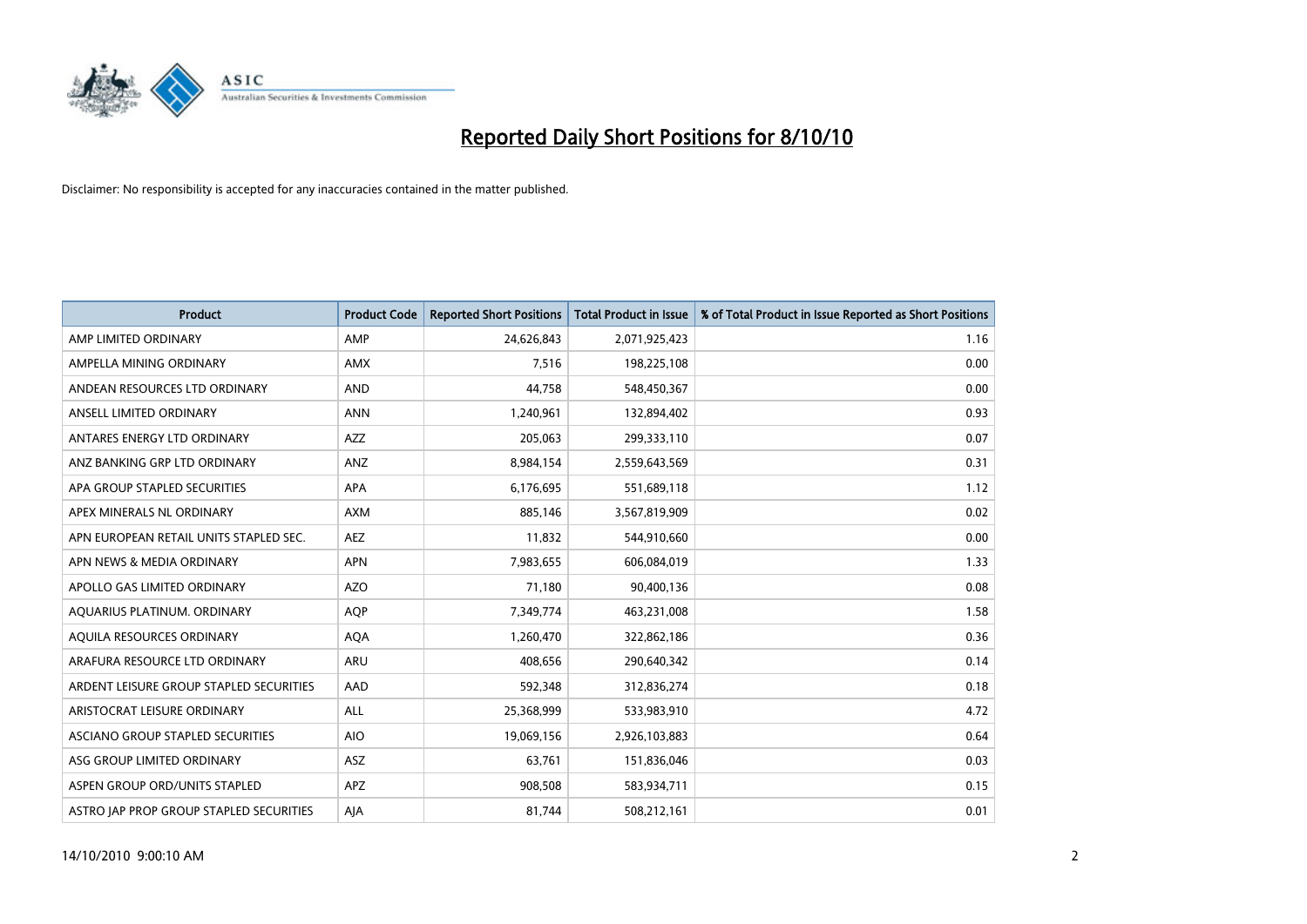

| <b>Product</b>                       | <b>Product Code</b> | <b>Reported Short Positions</b> | Total Product in Issue | % of Total Product in Issue Reported as Short Positions |
|--------------------------------------|---------------------|---------------------------------|------------------------|---------------------------------------------------------|
| ASX LIMITED ORDINARY                 | <b>ASX</b>          | 3,953,918                       | 175,136,729            | 2.23                                                    |
| ATLAS IRON LIMITED ORDINARY          | AGO                 | 4,740,130                       | 540,009,119            | 0.87                                                    |
| AUCKLAND INTERNATION ORDINARY        | AIA                 | 54                              | 1,310,392,831          | 0.00                                                    |
| AURORA OIL & GAS ORDINARY            | <b>AUT</b>          | 281,250                         | 278,365,342            | 0.10                                                    |
| AUSDRILL LIMITED ORDINARY            | <b>ASL</b>          | 104,088                         | 261,820,159            | 0.04                                                    |
| AUSENCO LIMITED ORDINARY             | AAX                 | 4,263,656                       | 122,427,576            | 3.49                                                    |
| <b>AUSTAL LIMITED ORDINARY</b>       | ASB                 | 263,083                         | 188,069,638            | 0.13                                                    |
| <b>AUSTAR UNITED ORDINARY</b>        | <b>AUN</b>          | 14,125,816                      | 1,271,329,063          | 1.11                                                    |
| AUSTBROKERS HOLDINGS ORDINARY        | <b>AUB</b>          | 2                               | 52,736,987             | 0.00                                                    |
| AUSTEREO GROUP LTD. ORDINARY         | <b>AEO</b>          | 32,721                          | 344,783,708            | 0.01                                                    |
| AUSTIN ENGINEERING ORDINARY          | ANG                 | 2,417                           | 71,314,403             | 0.00                                                    |
| AUSTRALAND PROPERTY STAPLED SECURITY | <b>ALZ</b>          | 134,967                         | 576,837,197            | 0.02                                                    |
| AUSTRALIAN AGRICULT, ORDINARY        | AAC                 | 4,382,720                       | 264,264,459            | 1.65                                                    |
| <b>AUSTRALIAN EDUCATION UNITS</b>    | <b>AEU</b>          | 625,000                         | 134,973,383            | 0.46                                                    |
| AUSTRALIAN FOUNDAT, ORDINARY         | AFI                 | 784                             | 1,013,151,345          | 0.00                                                    |
| AUSTRALIAN INFRASTR. UNITS/ORDINARY  | <b>AIX</b>          | 461,302                         | 620,733,944            | 0.07                                                    |
| AUSTRALIAN MINES LTD ORDINARY        | <b>AUZ</b>          | 1,400,000                       | 6,981,662,168          | 0.02                                                    |
| AUSTRALIAN PHARM. ORDINARY           | API                 | 883,763                         | 488,115,883            | 0.17                                                    |
| AVEXA LIMITED ORDINARY               | <b>AVX</b>          | 243,657                         | 847,688,779            | 0.03                                                    |
| AVOCA RESOURCES ORDINARY             | <b>AVO</b>          | 1,215,041                       | 302,379,660            | 0.40                                                    |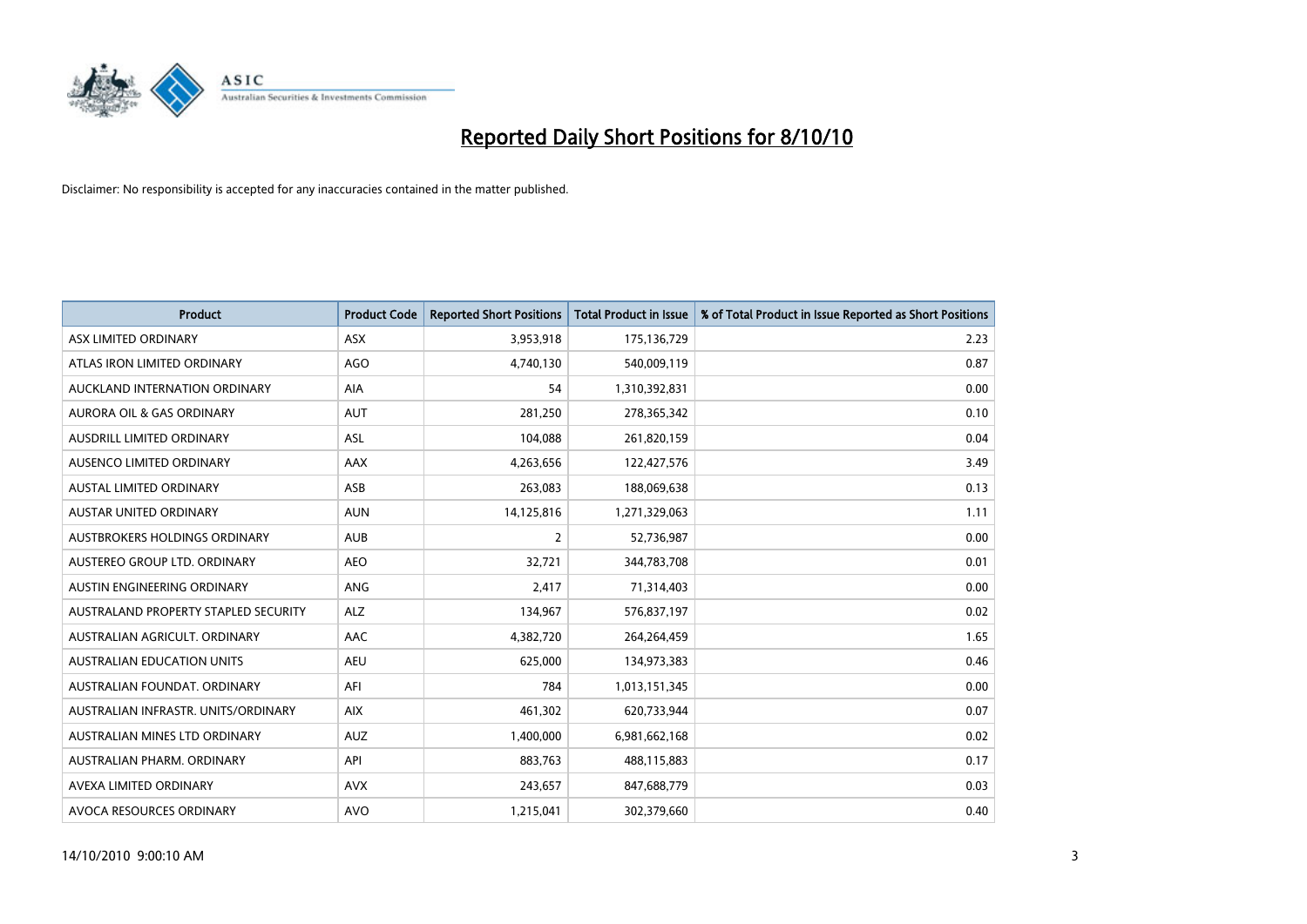

| <b>Product</b>                       | <b>Product Code</b> | <b>Reported Short Positions</b> | <b>Total Product in Issue</b> | % of Total Product in Issue Reported as Short Positions |
|--------------------------------------|---------------------|---------------------------------|-------------------------------|---------------------------------------------------------|
| AWB LIMITED ORDINARY                 | AWB                 | 1,224,529                       | 817,304,356                   | 0.14                                                    |
| AWE LIMITED ORDINARY                 | <b>AWE</b>          | 1,325,341                       | 521,871,941                   | 0.27                                                    |
| AXA ASIA PACIFIC ORDINARY            | <b>AXA</b>          | 5,830,971                       | 2,067,095,545                 | 0.27                                                    |
| BANK OF QUEENSLAND. ORDINARY         | <b>BOO</b>          | 2,192,139                       | 215,681,127                   | 1.00                                                    |
| <b>BANNERMAN RESOURCES ORDINARY</b>  | <b>BMN</b>          | 278,579                         | 201,710,934                   | 0.14                                                    |
| <b>BASS STRAIT OIL CO ORDINARY</b>   | <b>BAS</b>          | 1.482                           | 291,030,250                   | 0.00                                                    |
| BATHURST RESOURCES ORDINARY          | <b>BTU</b>          | 1,536,896                       | 227,787,892                   | 0.67                                                    |
| <b>BAUXITE RESOURCE LTD ORDINARY</b> | <b>BAU</b>          | 44,797                          | 234,379,896                   | 0.02                                                    |
| BEACH ENERGY LIMITED ORDINARY        | <b>BPT</b>          | 1,771,568                       | 1,098,548,140                 | 0.15                                                    |
| BENDIGO AND ADELAIDE ORDINARY        | <b>BEN</b>          | 3,765,060                       | 357,550,269                   | 1.07                                                    |
| BENDIGO MINING LTD ORDINARY          | <b>BDG</b>          | 15,862,684                      | 509,712,735                   | 3.11                                                    |
| BERKELEY RESOURCES ORDINARY          | <b>BKY</b>          | 5,787                           | 137,590,319                   | 0.00                                                    |
| <b>BHP BILLITON LIMITED ORDINARY</b> | <b>BHP</b>          | 24,632,420                      | 3,356,081,497                 | 0.70                                                    |
| <b>BILLABONG ORDINARY</b>            | <b>BBG</b>          | 6,032,511                       | 253,122,552                   | 2.39                                                    |
| <b>BIOTA HOLDINGS ORDINARY</b>       | <b>BTA</b>          | 1,599,655                       | 179,878,356                   | 0.89                                                    |
| <b>BISALLOY STEEL ORDINARY</b>       | <b>BIS</b>          | 84,480                          | 216,455,965                   | 0.04                                                    |
| BKI INVESTMENT LTD ORDINARY          | BKI                 | 508                             | 420,919,092                   | 0.00                                                    |
| <b>BLACKTHORN RESOURCES ORDINARY</b> | <b>BTR</b>          | 35,848                          | 106,885,300                   | 0.03                                                    |
| BLUESCOPE STEEL LTD ORDINARY         | <b>BSL</b>          | 19,137,238                      | 1,823,324,017                 | 1.04                                                    |
| <b>BOART LONGYEAR ORDINARY</b>       | <b>BLY</b>          | 3,180,700                       | 461,163,412                   | 0.69                                                    |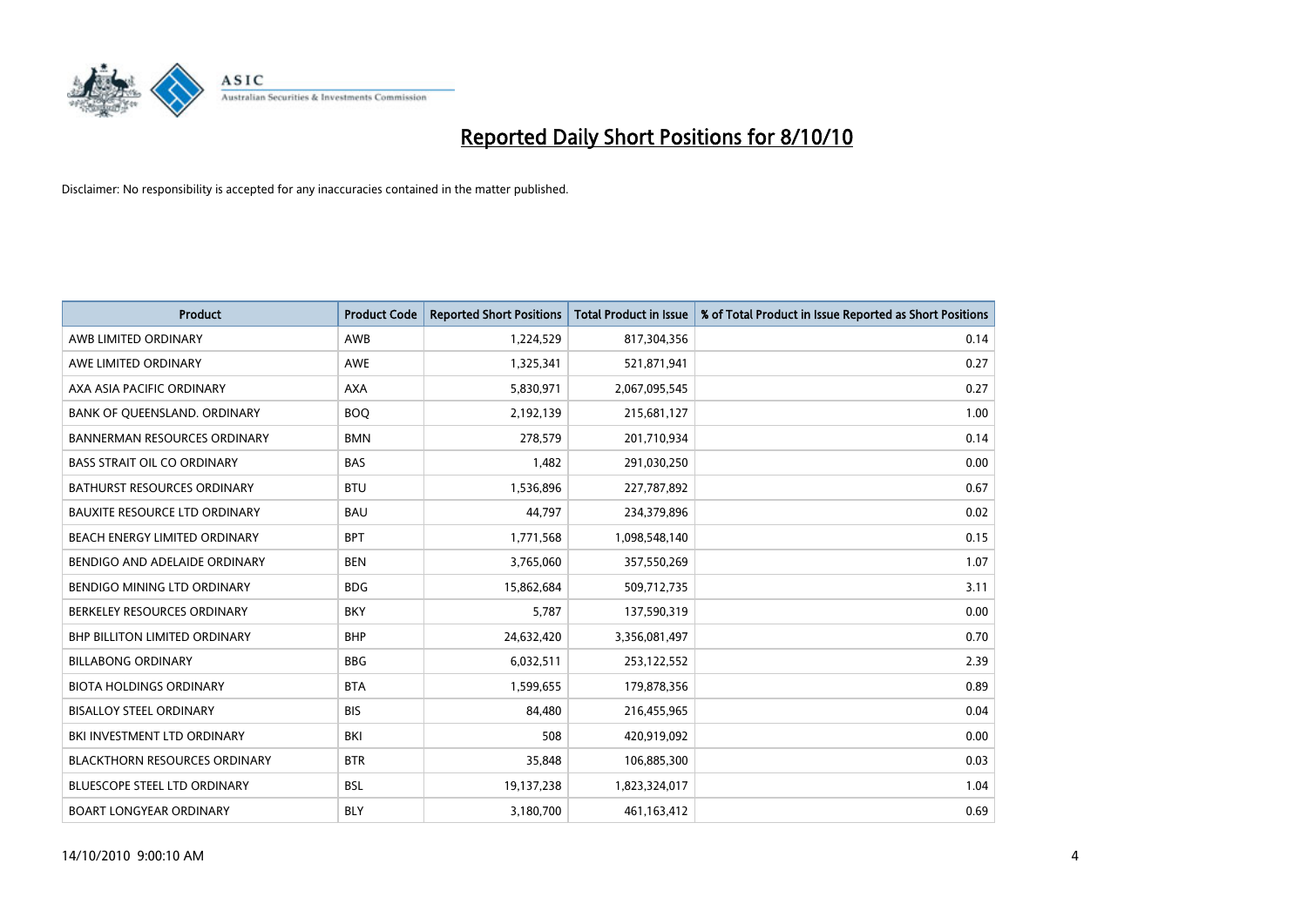

| <b>Product</b>                           | <b>Product Code</b> | <b>Reported Short Positions</b> | <b>Total Product in Issue</b> | % of Total Product in Issue Reported as Short Positions |
|------------------------------------------|---------------------|---------------------------------|-------------------------------|---------------------------------------------------------|
| <b>BOOM LOGISTICS ORDINARY</b>           | <b>BOL</b>          | 357,741                         | 460,795,156                   | 0.07                                                    |
| BORAL LIMITED. ORDINARY                  | <b>BLD</b>          | 21,596,485                      | 718,853,617                   | 3.00                                                    |
| BOTSWANA METALS LTD ORDINARY             | <b>BML</b>          | 7,000                           | 106,087,760                   | 0.01                                                    |
| <b>BOW ENERGY LIMITED ORDINARY</b>       | <b>BOW</b>          | 2,191,657                       | 280,607,187                   | 0.77                                                    |
| <b>BRADKEN LIMITED ORDINARY</b>          | <b>BKN</b>          | 669,910                         | 139,346,259                   | 0.48                                                    |
| <b>BRAMBLES LIMITED ORDINARY</b>         | <b>BXB</b>          | 13,556,407                      | 1,422,592,301                 | 0.94                                                    |
| <b>BREVILLE GROUP LTD ORDINARY</b>       | <b>BRG</b>          | 2.740                           | 129,515,322                   | 0.00                                                    |
| <b>BRICKWORKS LIMITED ORDINARY</b>       | <b>BKW</b>          | 34,399                          | 147,235,904                   | 0.02                                                    |
| <b>BROCKMAN RESOURCES ORDINARY</b>       | <b>BRM</b>          | 179,347                         | 141,588,151                   | 0.13                                                    |
| BT INVESTMENT MNGMNT ORDINARY            | <b>BTT</b>          | 543,614                         | 160,000,000                   | 0.34                                                    |
| <b>BUNNINGS WAREHOUSE ORDINARY UNITS</b> | <b>BWP</b>          | 542,643                         | 427,042,646                   | 0.13                                                    |
| <b>BURU ENERGY ORDINARY</b>              | <b>BRU</b>          | 171,612                         | 182,769,900                   | 0.09                                                    |
| CABCHARGE AUSTRALIA ORDINARY             | CAB                 | 1,350,486                       | 120,437,014                   | 1.13                                                    |
| CALTEX AUSTRALIA ORDINARY                | <b>CTX</b>          | 6,626,867                       | 270,000,000                   | 2.46                                                    |
| <b>CAMPBELL BROTHERS ORDINARY</b>        | <b>CPB</b>          | 694,652                         | 63,517,495                    | 1.10                                                    |
| CAPE LAMBERT RES LTD ORDINARY            | <b>CFE</b>          | 377,004                         | 593,166,467                   | 0.06                                                    |
| <b>CARBON ENERGY ORDINARY</b>            | <b>CNX</b>          | 543,440                         | 609,497,650                   | 0.08                                                    |
| <b>CARDNO LIMITED ORDINARY</b>           | <b>CDD</b>          | 14,688                          | 105,599,600                   | 0.01                                                    |
| CARNARVON PETROLEUM ORDINARY             | <b>CVN</b>          | 2,491,742                       | 686,759,634                   | 0.35                                                    |
| <b>CARNEGIE WAVE ENERGY ORDINARY</b>     | <b>CWE</b>          | 83.000                          | 565,237,627                   | 0.01                                                    |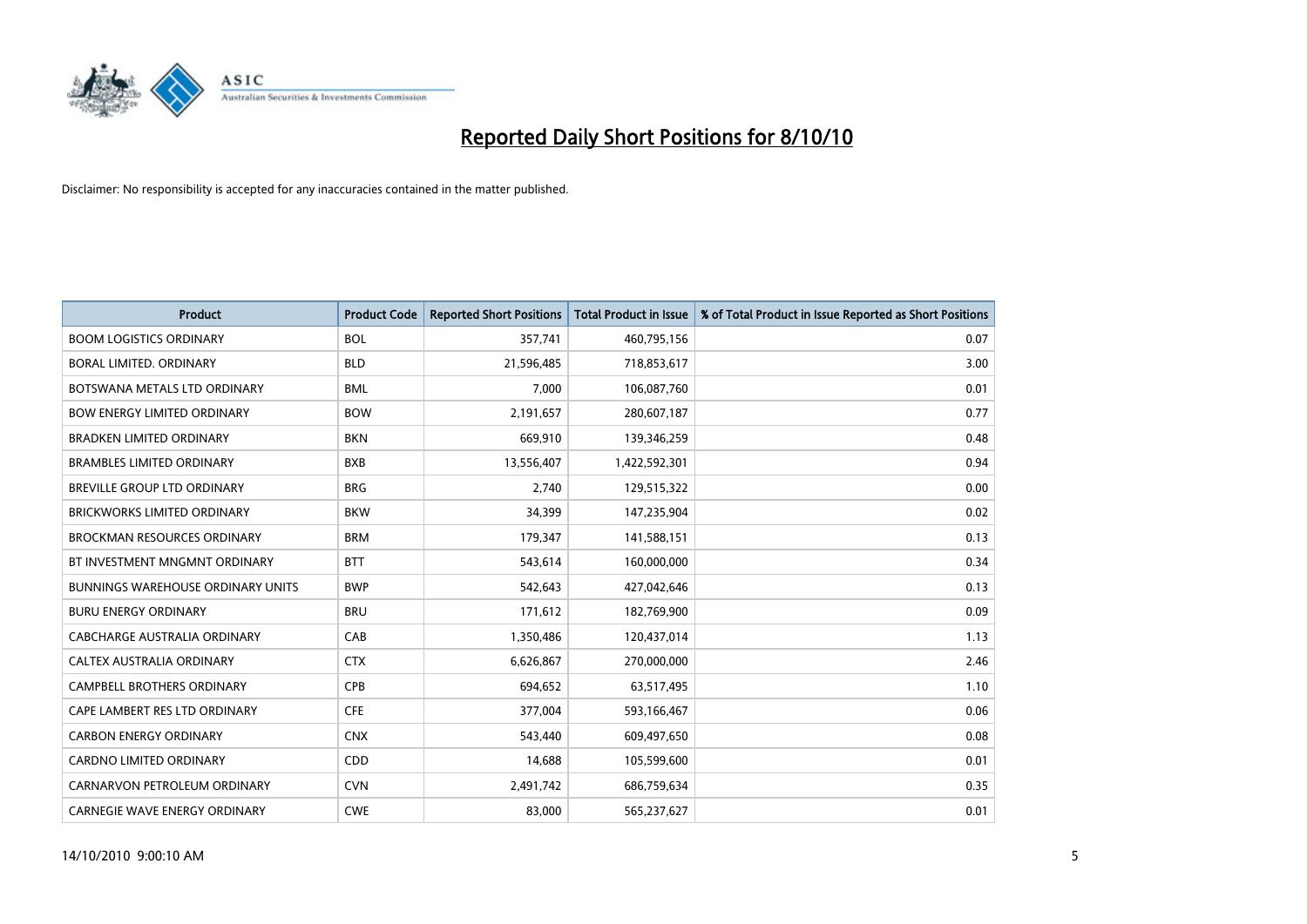

| <b>Product</b>                                | <b>Product Code</b> | <b>Reported Short Positions</b> | <b>Total Product in Issue</b> | % of Total Product in Issue Reported as Short Positions |
|-----------------------------------------------|---------------------|---------------------------------|-------------------------------|---------------------------------------------------------|
| <b>CARPATHIAN RESOURCES ORDINARY</b>          | <b>CPN</b>          | 75.000                          | 265,533,501                   | 0.03                                                    |
| CARPENTARIA EXP. LTD ORDINARY                 | CAP                 | 9,777                           | 93,821,301                    | 0.01                                                    |
| CARSALES.COM LTD ORDINARY                     | <b>CRZ</b>          | 1,036,268                       | 232,500,800                   | 0.44                                                    |
| CASH CONVERTERS ORD/DIV ACCESS                | CCV                 | 68,191                          | 379,761,025                   | 0.01                                                    |
| <b>CASPIAN OIL &amp; GAS ORDINARY</b>         | <b>CIG</b>          | 50,000                          | 1,331,500,513                 | 0.00                                                    |
| CATALPA RESOURCES ORDINARY                    | CAH                 | 358,170                         | 162,752,409                   | 0.22                                                    |
| <b>CEC GROUP LIMITED ORDINARY</b>             | <b>CEG</b>          | 1,750                           | 79,662,662                    | 0.00                                                    |
| <b>CELLNET GROUP ORDINARY</b>                 | <b>CLT</b>          | 1.342                           | 70,221,390                    | 0.00                                                    |
| <b>CENTENNIAL COAL ORDINARY</b>               | <b>CEY</b>          | 113,668                         | 395,126,381                   | 0.03                                                    |
| CENTRAL PETROLEUM ORDINARY                    | <b>CTP</b>          | 11,455                          | 982,297,842                   | 0.00                                                    |
| CENTRO PROPERTIES UNITS/ORD STAPLED           | <b>CNP</b>          | 324,031                         | 972,414,514                   | 0.03                                                    |
| <b>CENTRO RETAIL GROUP STAPLED SECURITIES</b> | <b>CER</b>          | 737,537                         | 2,286,399,424                 | 0.03                                                    |
| <b>CERAMIC FUEL CELLS ORDINARY</b>            | <b>CFU</b>          | 138,346                         | 1,195,446,166                 | 0.01                                                    |
| <b>CFS RETAIL PROPERTY UNITS</b>              | <b>CFX</b>          | 41,543,709                      | 2,820,392,571                 | 1.47                                                    |
| <b>CHALLENGER DIV.PRO. STAPLED UNITS</b>      | <b>CDI</b>          | 27.535                          | 913,426,007                   | 0.00                                                    |
| <b>CHALLENGER F.S.G.LTD ORDINARY</b>          | <b>CGF</b>          | 9,370,043                       | 502,653,232                   | 1.86                                                    |
| CHALLENGER INFRAST. STAPLED UNITS             | <b>CIF</b>          | 8,420                           | 316,223,785                   | 0.00                                                    |
| CHANDLER MACLEOD LTD ORDINARY                 | <b>CMG</b>          | 11,970                          | 422,031,685                   | 0.00                                                    |
| CHARTER HALL GROUP STAPLED US PROHIBIT.       | <b>CHC</b>          | 1,808,940                       | 1,225,365,088                 | 0.15                                                    |
| <b>CHARTER HALL OFFICE UNIT</b>               | CQ <sub>O</sub>     | 440,733                         | 493,319,730                   | 0.09                                                    |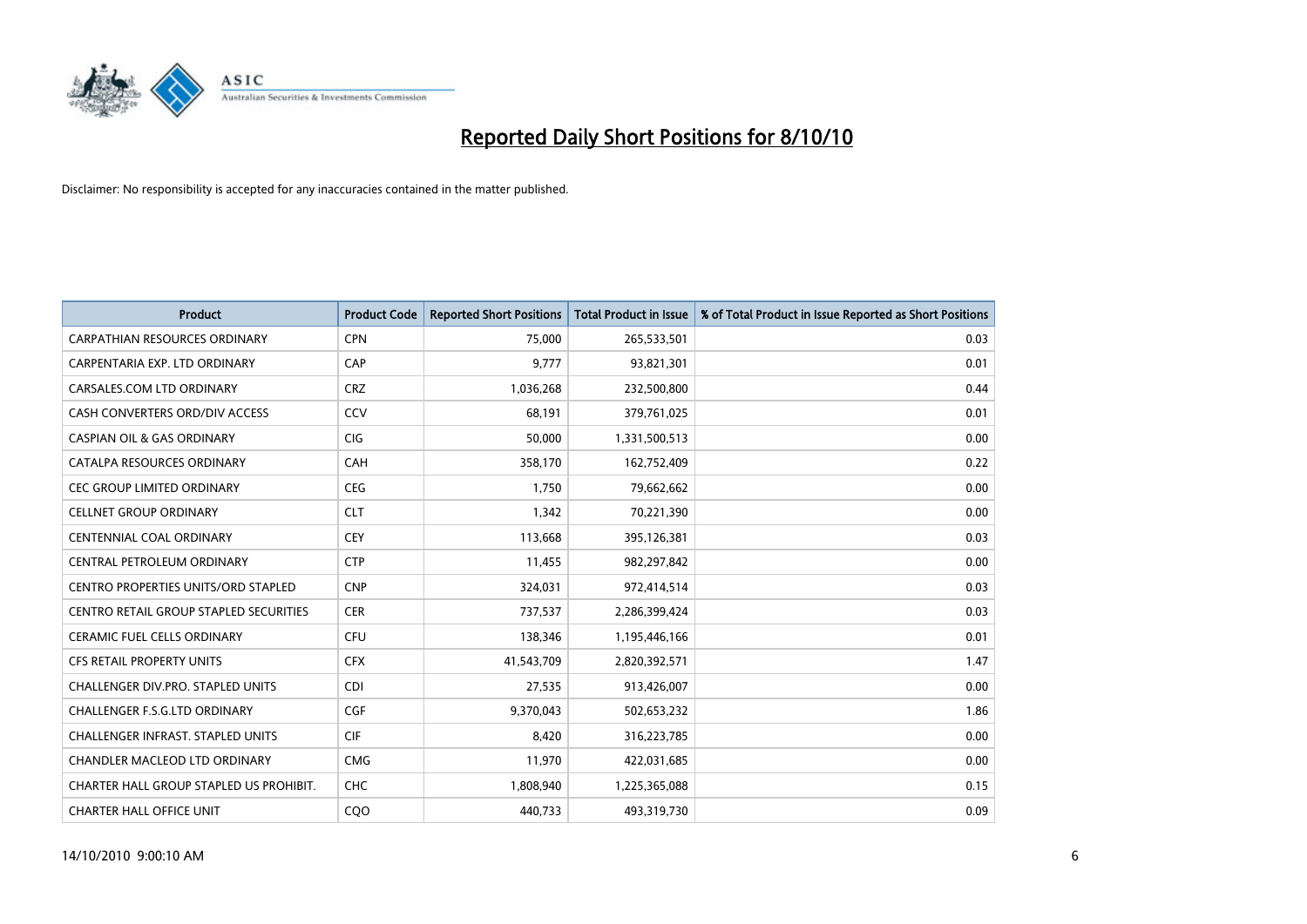

| <b>Product</b>                       | <b>Product Code</b> | <b>Reported Short Positions</b> | Total Product in Issue | % of Total Product in Issue Reported as Short Positions |
|--------------------------------------|---------------------|---------------------------------|------------------------|---------------------------------------------------------|
| <b>CHARTER HALL RETAIL UNITS</b>     | <b>CQR</b>          | 151,916                         | 305,810,723            | 0.04                                                    |
| CHEMGENEX PHARMACEUT ORDINARY        | <b>CXS</b>          | 221,509                         | 283,348,870            | 0.08                                                    |
| CITADEL RESOURCE GRP ORDINARY        | CGG                 | 2,217,659                       | 2,367,460,116          | 0.09                                                    |
| CITIGOLD CORP LTD ORDINARY           | <b>CTO</b>          | 2,098,686                       | 964,512,301            | 0.22                                                    |
| CLINUVEL PHARMACEUT, ORDINARY        | <b>CUV</b>          | 41,277                          | 303,443,665            | 0.01                                                    |
| <b>CLOUGH LIMITED ORDINARY</b>       | <b>CLO</b>          | 316,382                         | 771,906,269            | 0.03                                                    |
| <b>COAL &amp; ALLIED ORDINARY</b>    | <b>CNA</b>          | 762                             | 86,584,735             | 0.00                                                    |
| COAL OF AFRICA LTD ORDINARY          | <b>CZA</b>          | 846,222                         | 530,514,663            | 0.16                                                    |
| COALSPUR MINES LTD ORDINARY          | <b>CPL</b>          | 92,032                          | 379,088,134            | 0.03                                                    |
| COCA-COLA AMATIL ORDINARY            | <b>CCL</b>          | 5,587,235                       | 754,623,769            | 0.72                                                    |
| <b>COCHLEAR LIMITED ORDINARY</b>     | <b>COH</b>          | 714,501                         | 56,590,681             | 1.25                                                    |
| COEUR D'ALENE MINES. CDI 1:1         | <b>CXC</b>          | 1,000                           | 4,427,833              | 0.02                                                    |
| <b>COFFEY INTERNATIONAL ORDINARY</b> | <b>COF</b>          | 20.869                          | 129,035,760            | 0.01                                                    |
| COMMONWEALTH BANK, ORDINARY          | <b>CBA</b>          | 16,091,588                      | 1,548,872,074          | 1.00                                                    |
| COMMONWEALTH PROP ORDINARY UNITS     | <b>CPA</b>          | 19,763,795                      | 2,012,803,230          | 0.98                                                    |
| <b>COMPASS RESOURCES ORDINARY</b>    | <b>CMR</b>          | 101,480                         | 147,402,920            | 0.07                                                    |
| <b>COMPUTERSHARE LTD ORDINARY</b>    | <b>CPU</b>          | 3,955,802                       | 555,664,059            | 0.69                                                    |
| CONNECTEAST GROUP STAPLED            | <b>CEU</b>          | 32,122,377                      | 3,940,145,951          | 0.81                                                    |
| CONSOLIDATED MEDIA, ORDINARY         | <b>CMI</b>          | 3,135,228                       | 577,145,934            | 0.54                                                    |
| CONTANGO MICROCAP ORDINARY           | <b>CTN</b>          | 7,500                           | 151,458,972            | 0.00                                                    |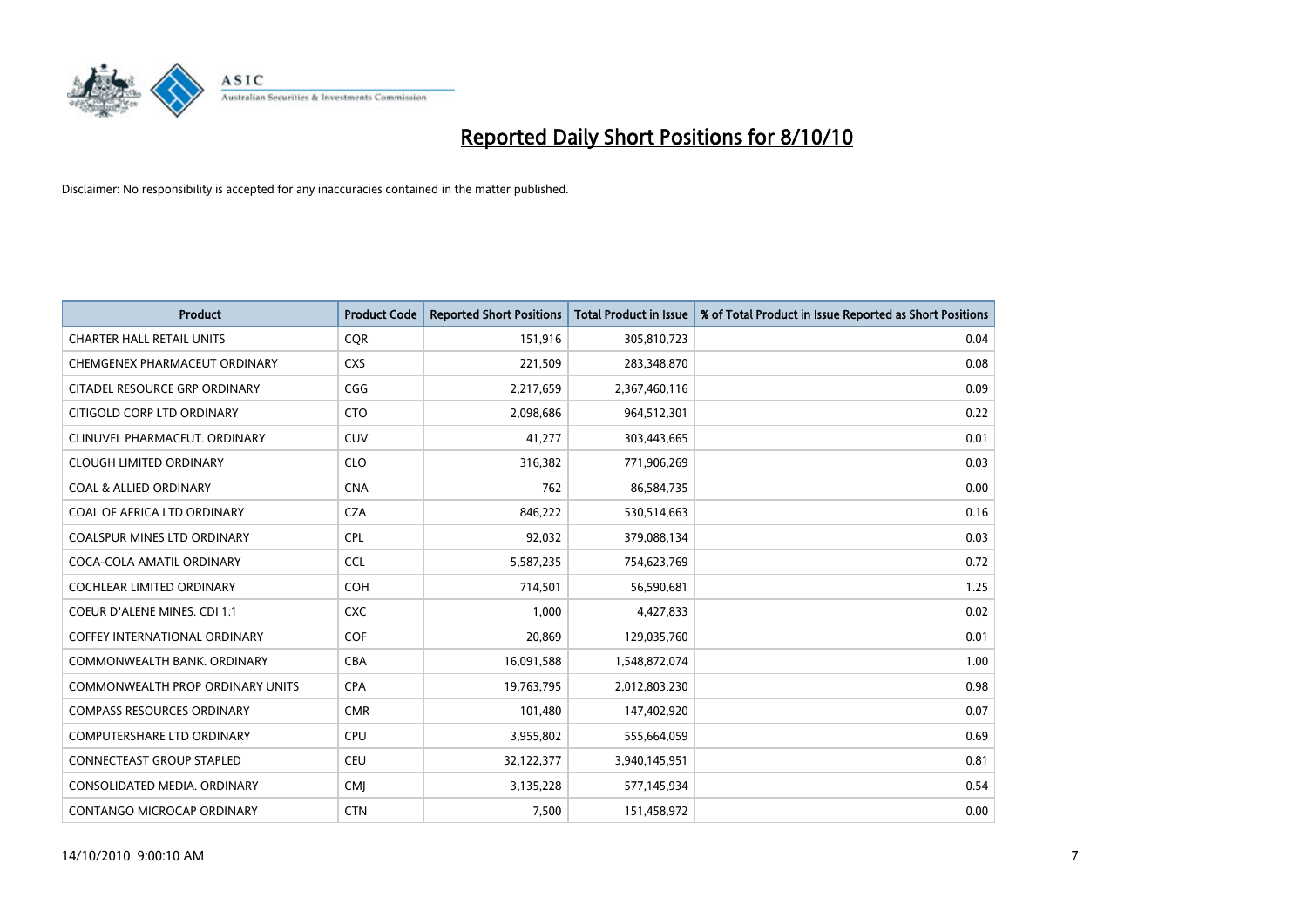

| <b>Product</b>                           | <b>Product Code</b> | <b>Reported Short Positions</b> | Total Product in Issue | % of Total Product in Issue Reported as Short Positions |
|------------------------------------------|---------------------|---------------------------------|------------------------|---------------------------------------------------------|
| <b>COOPER ENERGY LTD ORDINARY</b>        | <b>COE</b>          | 81,612                          | 292,576,001            | 0.03                                                    |
| COPPER STRIKE LTD ORDINARY               | <b>CSE</b>          | 714                             | 129,455,571            | 0.00                                                    |
| <b>COUNT FINANCIAL ORDINARY</b>          | COU                 | 1,382,550                       | 261,968,742            | 0.53                                                    |
| CRANE GROUP LIMITED ORDINARY             | <b>CRG</b>          | 3,133,604                       | 79,110,667             | 3.94                                                    |
| <b>CROMWELL GROUP STAPLED SECURITIES</b> | <b>CMW</b>          | 138,643                         | 903,987,367            | 0.02                                                    |
| <b>CROWN LIMITED ORDINARY</b>            | <b>CWN</b>          | 4,929,273                       | 753,555,290            | 0.65                                                    |
| <b>CSG LIMITED ORDINARY</b>              | CSV                 | 483,080                         | 244,319,695            | 0.20                                                    |
| <b>CSL LIMITED ORDINARY</b>              | <b>CSL</b>          | 8,924,562                       | 549,967,860            | 1.61                                                    |
| <b>CSR LIMITED ORDINARY</b>              | <b>CSR</b>          | 4,637,590                       | 1,517,907,314          | 0.29                                                    |
| <b>CUDECO LIMITED ORDINARY</b>           | CDU                 | 477,298                         | 145,412,643            | 0.33                                                    |
| <b>CUSTOMERS LIMITED ORDINARY</b>        | CUS                 | 86,857                          | 134,999,097            | 0.06                                                    |
| DART ENERGY LTD ORDINARY                 | <b>DTE</b>          | 1,808,333                       | 419,748,184            | 0.41                                                    |
| DAVID JONES LIMITED ORDINARY             | <b>DJS</b>          | 18,317,779                      | 510,945,759            | 3.58                                                    |
| <b>DECMIL GROUP LIMITED ORDINARY</b>     | <b>DCG</b>          | 17,397                          | 123,804,568            | 0.01                                                    |
| DEEP YELLOW LIMITED ORDINARY             | <b>DYL</b>          | 15,876                          | 1,125,814,458          | 0.00                                                    |
| DEVINE LIMITED ORDINARY                  | <b>DVN</b>          | 1,000                           | 634,918,223            | 0.00                                                    |
| DEXUS PROPERTY GROUP STAPLED UNITS       | <b>DXS</b>          | 15,805,089                      | 4,839,024,176          | 0.33                                                    |
| DISCOVERY METALS LTD ORDINARY            | <b>DML</b>          | 227,615                         | 302,202,585            | 0.08                                                    |
| DOMINION MINING ORDINARY                 | <b>DOM</b>          | 259,989                         | 103,520,259            | 0.25                                                    |
| DOMINO PIZZA ENTERPR ORDINARY            | <b>DMP</b>          | 3                               | 68,407,674             | 0.00                                                    |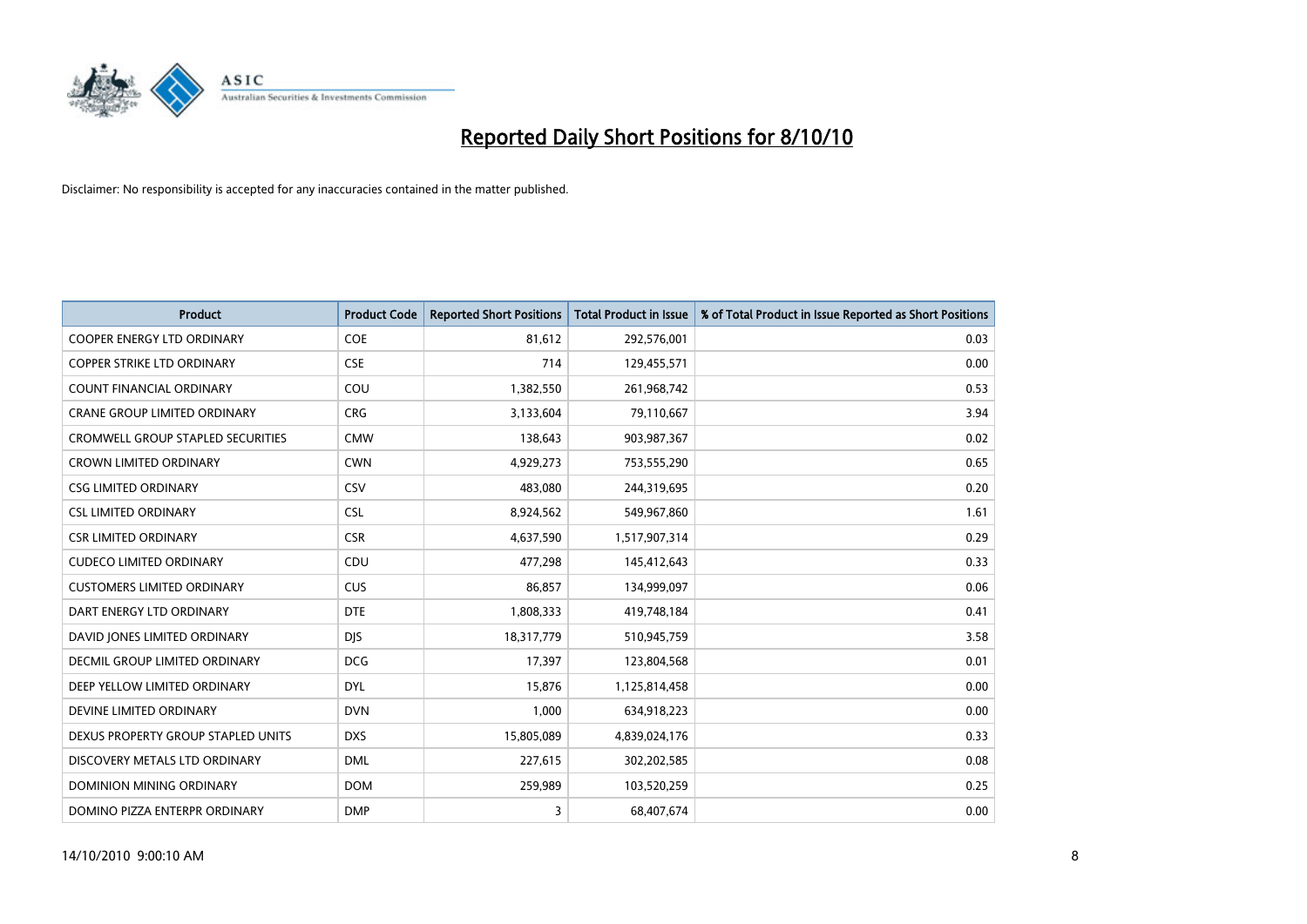

| <b>Product</b>                            | <b>Product Code</b> | <b>Reported Short Positions</b> | <b>Total Product in Issue</b> | % of Total Product in Issue Reported as Short Positions |
|-------------------------------------------|---------------------|---------------------------------|-------------------------------|---------------------------------------------------------|
| DOWNER EDI LIMITED ORDINARY               | <b>DOW</b>          | 2,223,610                       | 343,178,483                   | 0.65                                                    |
| DULUXGROUP LIMITED ORDINARY               | <b>DLX</b>          | 58.630                          | 366,992,120                   | 0.01                                                    |
| DYESOL LIMITED ORDINARY                   | <b>DYE</b>          | 2,000                           | 143,325,847                   | 0.00                                                    |
| EASTERN STAR GAS ORDINARY                 | ESG                 | 2,957,279                       | 991,347,041                   | 0.28                                                    |
| EDT RETAIL TRUST UNITS                    | <b>EDT</b>          | 99,457                          | 4,700,290,868                 | 0.00                                                    |
| ELDERS LIMITED ORDINARY                   | <b>ELD</b>          | 17,537,648                      | 448,598,480                   | 3.90                                                    |
| ELDORADO GOLD CORP CDI 1:1                | EAU                 | 22,246                          | 21,671,827                    | 0.09                                                    |
| ELEMENTOS LIMITED ORDINARY                | <b>ELT</b>          | 5                               | 48,685,454                    | 0.00                                                    |
| ELIXIR PETROLEUM LTD ORDINARY             | <b>EXR</b>          | 324,400                         | 188,988,472                   | 0.17                                                    |
| ELLEX MEDICAL LASERS ORDINARY             | <b>ELX</b>          | 1,000                           | 84,910,345                    | 0.00                                                    |
| <b>EMECO HOLDINGS ORDINARY</b>            | <b>EHL</b>          | 780,541                         | 631,237,586                   | 0.12                                                    |
| <b>EMPIRE OIL &amp; GAS ORDINARY</b>      | EGO                 | 500,000                         | 3,837,982,406                 | 0.01                                                    |
| <b>ENCOUNTER RESOURCES ORDINARY</b>       | <b>ENR</b>          | 33,333                          | 90,644,360                    | 0.04                                                    |
| <b>ENERGY RESOURCES ORDINARY 'A'</b>      | <b>ERA</b>          | 721,149                         | 190,737,934                   | 0.37                                                    |
| <b>ENERGY WORLD CORPOR, ORDINARY</b>      | <b>EWC</b>          | 7,094,521                       | 1,561,166,672                 | 0.44                                                    |
| <b>ENTEK ENERGY LTD ORDINARY</b>          | ETE                 | 489.903                         | 258,692,535                   | 0.19                                                    |
| <b>ENTELLECT SOLUTIONS ORDINARY</b>       | <b>ESN</b>          | 464,050                         | 1,740,334,200                 | 0.03                                                    |
| <b>ENVESTRA LIMITED ORDINARY</b>          | <b>ENV</b>          | 1,192,620                       | 1,386,827,962                 | 0.09                                                    |
| EQUINOX MINERALS LTD CHESS DEPOSITARY INT | EON                 | 2,896,491                       | 707,868,211                   | 0.40                                                    |
| EVEREST FINANCIAL ORDINARY                | <b>EFG</b>          | 4.300                           | 251,442,316                   | 0.00                                                    |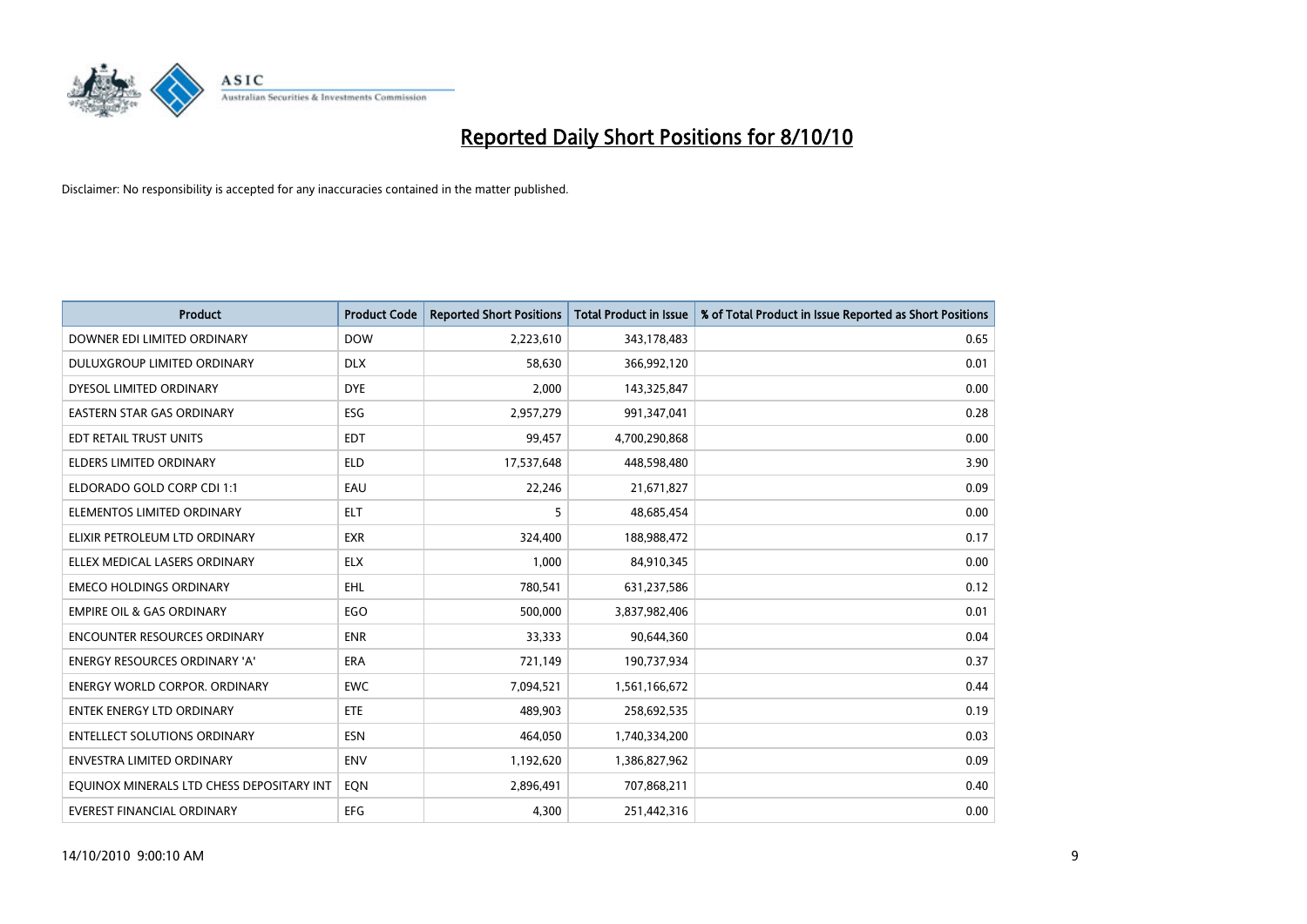

| <b>Product</b>                        | <b>Product Code</b> | <b>Reported Short Positions</b> | Total Product in Issue | % of Total Product in Issue Reported as Short Positions |
|---------------------------------------|---------------------|---------------------------------|------------------------|---------------------------------------------------------|
| <b>EXTRACT RESOURCES ORDINARY</b>     | <b>EXT</b>          | 995,789                         | 243,302,298            | 0.40                                                    |
| FAIRFAX MEDIA LTD ORDINARY            | <b>FXI</b>          | 264,164,781                     | 2,351,955,725          | 11.24                                                   |
| <b>FANTASTIC HOLDINGS ORDINARY</b>    | <b>FAN</b>          | 3,000                           | 102,693,495            | 0.00                                                    |
| FERRAUS LIMITED ORDINARY              | <b>FRS</b>          | 370                             | 202,695,137            | 0.00                                                    |
| FISHER & PAYKEL APP. ORDINARY         | <b>FPA</b>          | 9,814,113                       | 724,235,162            | 1.35                                                    |
| FISHER & PAYKEL H. ORDINARY           | <b>FPH</b>          | 2,113,170                       | 517,444,890            | 0.40                                                    |
| FKP PROPERTY GROUP STAPLED SECURITIES | <b>FKP</b>          | 3,919,318                       | 1,174,033,185          | 0.33                                                    |
| FLEETWOOD CORP ORDINARY               | <b>FWD</b>          | 61,256                          | 57,209,053             | 0.10                                                    |
| FLETCHER BUILDING ORDINARY            | <b>FBU</b>          | 579,719                         | 611,250,393            | 0.08                                                    |
| FLEXIGROUP LIMITED ORDINARY           | <b>FXL</b>          | 19,256                          | 275,472,492            | 0.00                                                    |
| <b>FLIGHT CENTRE ORDINARY</b>         | <b>FLT</b>          | 2,565,436                       | 99,786,394             | 2.57                                                    |
| FLINDERS MINES LTD ORDINARY           | <b>FMS</b>          | 20,754,482                      | 1,820,149,571          | 1.14                                                    |
| <b>FORTE ENERGY NL ORDINARY</b>       | <b>FTE</b>          | 2,658,986                       | 580,658,031            | 0.46                                                    |
| FORTESCUE METALS GRP ORDINARY         | <b>FMG</b>          | 21,925,607                      | 3,111,397,689          | 0.67                                                    |
| <b>FOSTER'S GROUP ORDINARY</b>        | FGL                 | 4,615,487                       | 1,930,723,313          | 0.24                                                    |
| FTD CORPORATION ORDINARY              | <b>FTD</b>          | 8,088                           | 100,421,069            | 0.01                                                    |
| <b>FUNTASTIC LIMITED ORDINARY</b>     | <b>FUN</b>          | 322,528                         | 340,997,682            | 0.09                                                    |
| <b>G.U.D. HOLDINGS ORDINARY</b>       | <b>GUD</b>          | 156,334                         | 68,426,721             | 0.22                                                    |
| <b>GALAXY RESOURCES ORDINARY</b>      | <b>GXY</b>          | 112,120                         | 190,553,358            | 0.05                                                    |
| <b>GEODYNAMICS LIMITED ORDINARY</b>   | GDY                 | 324,193                         | 292,840,219            | 0.11                                                    |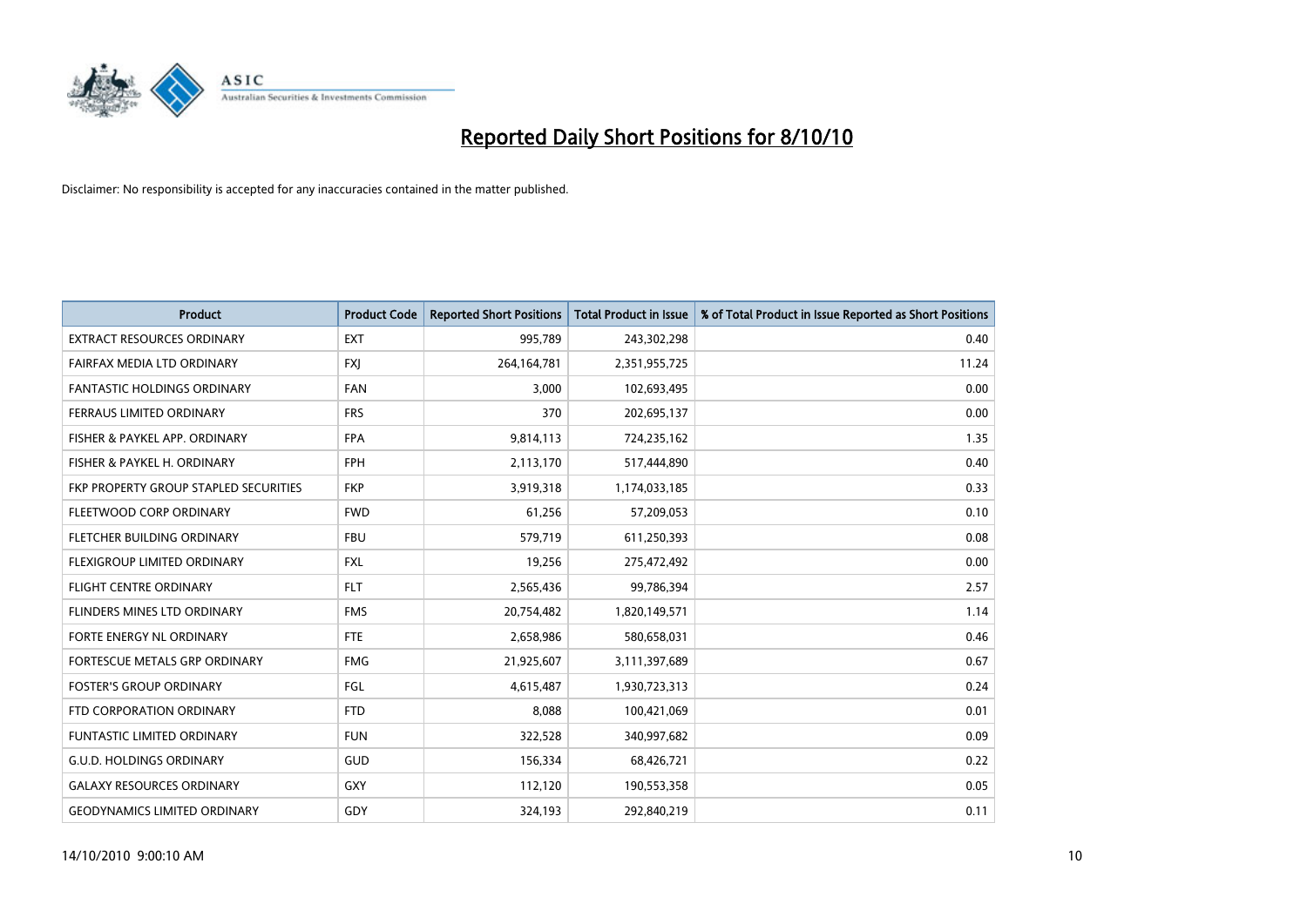

| <b>Product</b>                            | <b>Product Code</b> | <b>Reported Short Positions</b> | Total Product in Issue | % of Total Product in Issue Reported as Short Positions |
|-------------------------------------------|---------------------|---------------------------------|------------------------|---------------------------------------------------------|
| <b>GINDALBIE METALS LTD ORDINARY</b>      | <b>GBG</b>          | 9,090,645                       | 850,108,099            | 1.05                                                    |
| <b>GIRALIA RESOURCES NL ORDINARY</b>      | <b>GIR</b>          | 307,796                         | 180,135,170            | 0.16                                                    |
| <b>GLOBAL MINING ORDINARY</b>             | <b>GMI</b>          | 8.951                           | 191,820,968            | 0.00                                                    |
| <b>GLOUCESTER COAL ORDINARY</b>           | <b>GCL</b>          | 264,027                         | 81,962,133             | 0.33                                                    |
| <b>GLOUCESTER COAL ORDINARY EX OFFER</b>  | GCLN                | 2,116                           | 58,484,929             | 0.00                                                    |
| <b>GME RESOURCES LTD ORDINARY</b>         | <b>GME</b>          | 800                             | 302,352,750            | 0.00                                                    |
| <b>GOLD ONE INT LTD ORDINARY</b>          | GDO                 | 223,970                         | 806,268,333            | 0.03                                                    |
| <b>GOLDEN GATE PETROL ORDINARY</b>        | GGP                 | 11,538                          | 975,826,623            | 0.00                                                    |
| <b>GOLDEN WEST RESOURCE ORDINARY</b>      | <b>GWR</b>          | 1,617                           | 164,606,127            | 0.00                                                    |
| <b>GOODMAN FIELDER, ORDINARY</b>          | <b>GFF</b>          | 13,143,265                      | 1,380,386,438          | 0.97                                                    |
| <b>GOODMAN GROUP STAPLED US PROHIBIT.</b> | <b>GMG</b>          | 5,081,317                       | 6,369,751,394          | 0.08                                                    |
| <b>GPT GROUP STAPLED SEC.</b>             | <b>GPT</b>          | 9,062,038                       | 1,855,529,431          | 0.47                                                    |
| <b>GRAINCORP LIMITED A CLASS ORDINARY</b> | <b>GNC</b>          | 799,587                         | 198,318,900            | 0.40                                                    |
| <b>GRANGE RESOURCES. ORDINARY</b>         | <b>GRR</b>          | 1,637,922                       | 1,152,077,403          | 0.14                                                    |
| <b>GREENLAND MIN EN LTD ORDINARY</b>      | GGG                 | 111,347                         | 251,202,394            | 0.04                                                    |
| <b>GRYPHON MINERALS LTD ORDINARY</b>      | GRY                 | 11,452                          | 284,512,371            | 0.00                                                    |
| GUINNESS PEAT GROUP. CHESS DEPOSITARY INT | GPG                 | 55                              | 309,138,006            | 0.00                                                    |
| <b>GUNNS LIMITED ORDINARY</b>             | <b>GNS</b>          | 15,647,697                      | 806,734,892            | 1.90                                                    |
| <b>GWA INTERNATIONAL ORDINARY</b>         | <b>GWT</b>          | 3,942,468                       | 301,102,514            | 1.31                                                    |
| HARVEY NORMAN ORDINARY                    | <b>HVN</b>          | 38,111,327                      | 1,062,316,784          | 3.59                                                    |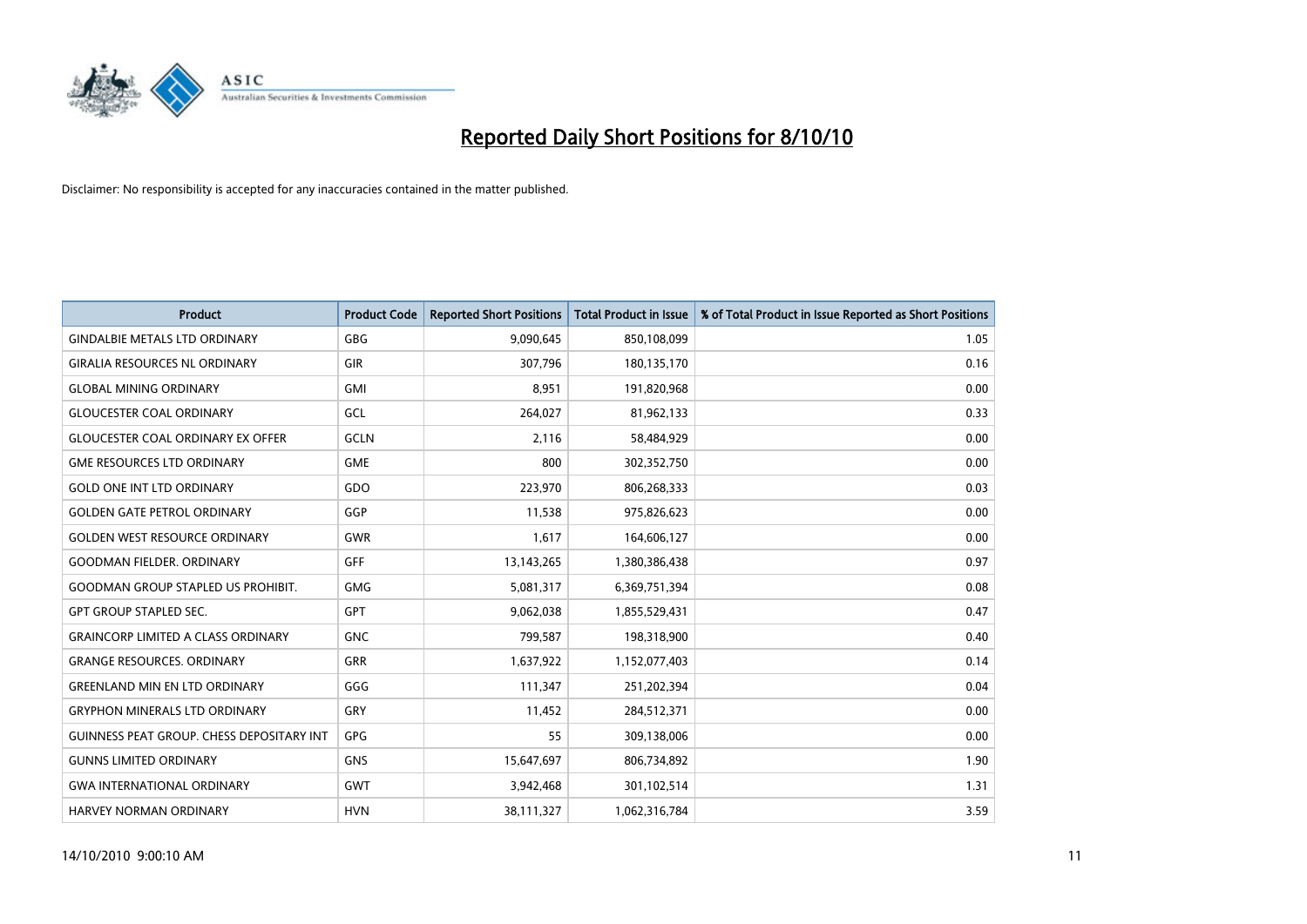

| <b>Product</b>                        | <b>Product Code</b> | <b>Reported Short Positions</b> | <b>Total Product in Issue</b> | % of Total Product in Issue Reported as Short Positions |
|---------------------------------------|---------------------|---------------------------------|-------------------------------|---------------------------------------------------------|
| HASTIE GROUP LIMITED ORDINARY         | <b>HST</b>          | 188,402                         | 239,716,924                   | 0.07                                                    |
| HASTINGS DIVERSIFIED STAPLED SECURITY | <b>HDF</b>          | 95,436                          | 513,336,482                   | 0.01                                                    |
| <b>HEALTHSCOPE LIMITED ORDINARY</b>   | <b>HSP</b>          | 759,332                         | 317,988,715                   | 0.24                                                    |
| HEARTWARE INT INC CDI 35:1            | <b>HIN</b>          | 272,008                         | 66,059,280                    | 0.41                                                    |
| <b>HENDERSON GROUP CDI 1:1</b>        | <b>HGG</b>          | 10,523,710                      | 564,915,116                   | 1.85                                                    |
| HFA HOLDINGS LIMITED ORDINARY         | <b>HFA</b>          | 1,820,937                       | 469,330,170                   | 0.38                                                    |
| <b>HGL LIMITED ORDINARY</b>           | <b>HNG</b>          | 1.000                           | 54,667,703                    | 0.00                                                    |
| <b>HIGHLANDS PACIFIC ORDINARY</b>     | <b>HIG</b>          | 2,382,826                       | 683,112,148                   | 0.35                                                    |
| HILLS INDUSTRIES LTD ORDINARY         | HIL                 | 1,212,588                       | 248,676,841                   | 0.49                                                    |
| HORIZON OIL LIMITED ORDINARY          | <b>HZN</b>          | 3,161,433                       | 1,130,311,515                 | 0.28                                                    |
| HUNNU COAL LIMITED ORDINARY           | <b>HUN</b>          | 3,388                           | 124,690,002                   | 0.00                                                    |
| <b>ICON ENERGY LIMITED ORDINARY</b>   | <b>ICN</b>          | 711,599                         | 439,801,394                   | 0.17                                                    |
| <b>IINET LIMITED ORDINARY</b>         | <b>IIN</b>          | 1,295,625                       | 151,948,119                   | 0.84                                                    |
| <b>ILUKA RESOURCES ORDINARY</b>       | ILU                 | 6,345,099                       | 418,700,517                   | 1.51                                                    |
| <b>IMDEX LIMITED ORDINARY</b>         | <b>IMD</b>          | 16,000                          | 195,047,128                   | 0.01                                                    |
| IMF (AUSTRALIA) LTD ORDINARY          | <b>IMF</b>          | 328,185                         | 122,496,819                   | 0.26                                                    |
| <b>IMX RESOURCES LTD ORDINARY</b>     | <b>IXR</b>          | 20,000                          | 260,252,803                   | 0.01                                                    |
| <b>INCITEC PIVOT ORDINARY</b>         | <b>IPL</b>          | 3,788,705                       | 1,628,730,107                 | 0.23                                                    |
| <b>INDAGO RESOURCES LTD ORDINARY</b>  | <b>IDG</b>          | 8,179                           | 81,659,448                    | 0.01                                                    |
| <b>INDEPENDENCE GROUP ORDINARY</b>    | <b>IGO</b>          | 247.799                         | 113,813,539                   | 0.21                                                    |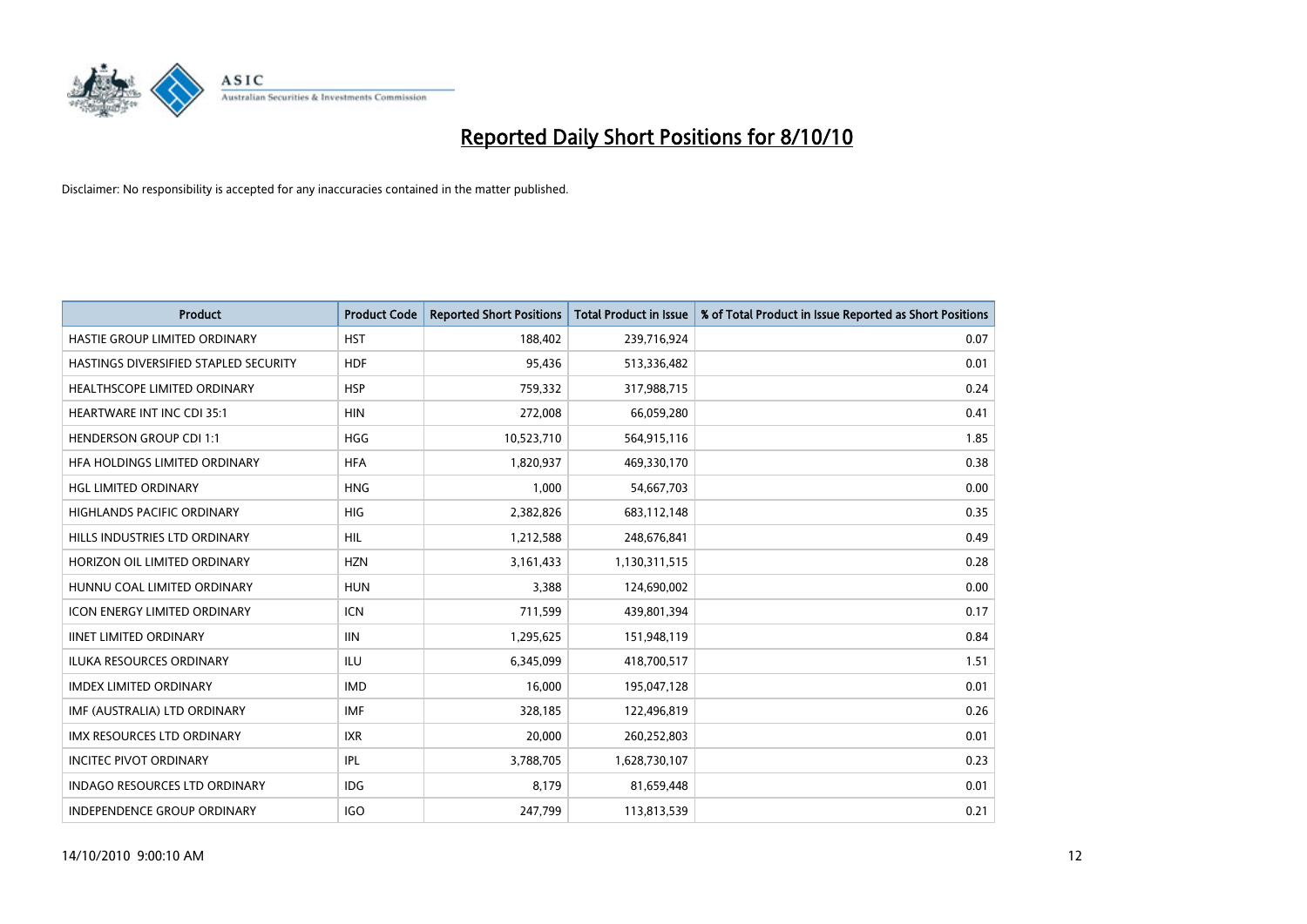

| <b>Product</b>                                  | <b>Product Code</b> | <b>Reported Short Positions</b> | <b>Total Product in Issue</b> | % of Total Product in Issue Reported as Short Positions |
|-------------------------------------------------|---------------------|---------------------------------|-------------------------------|---------------------------------------------------------|
| <b>INDOPHIL RESOURCES ORDINARY</b>              | <b>IRN</b>          | 349,876                         | 423,428,803                   | 0.07                                                    |
| INDUSTREA LIMITED ORDINARY                      | IDL                 | 2,087,190                       | 956,668,877                   | 0.20                                                    |
| <b>INFIGEN ENERGY STAPLED SECURITIES</b>        | <b>IFN</b>          | 9,244,492                       | 761,222,569                   | 1.22                                                    |
| ING INDUSTRIAL FUND UNITS                       | <b>IIF</b>          | 3,968,769                       | 2,592,249,647                 | 0.14                                                    |
| ING OFFICE FUND STAPLED SECURITIES              | <b>IOF</b>          | 7,681,907                       | 2,729,071,212                 | 0.29                                                    |
| ING RE COM GROUP STAPLED SECURITIES             | <b>ILF</b>          | 9,075                           | 441,029,194                   | 0.00                                                    |
| <b>INSURANCE AUSTRALIA ORDINARY</b>             | <b>IAG</b>          | 1,470,677                       | 2,078,994,021                 | 0.04                                                    |
| INTEGRA MINING LTD, ORDINARY                    | <b>IGR</b>          | 1,583,078                       | 755,792,394                   | 0.20                                                    |
| INTOLL GROUP STAPLED SECURITIES                 | <b>ITO</b>          | 15,654,033                      | 2,261,732,048                 | 0.69                                                    |
| <b>INTREPID MINES ORDINARY</b>                  | <b>IAU</b>          | 1,416,377                       | 431,756,358                   | 0.32                                                    |
| <b>INVOCARE LIMITED ORDINARY</b>                | <b>IVC</b>          | 991,008                         | 102,069,091                   | 0.97                                                    |
| ION LIMITED ORDINARY                            | <b>ION</b>          | 164,453                         | 256,365,105                   | 0.06                                                    |
| <b>IOOF HOLDINGS LTD ORDINARY</b>               | <b>IFL</b>          | 1,439,406                       | 229,794,395                   | 0.62                                                    |
| <b>IRESS MARKET TECH. ORDINARY</b>              | <b>IRE</b>          | 2,224,785                       | 126,018,142                   | 1.76                                                    |
| <b>IRON ORE HOLDINGS ORDINARY</b>               | <b>IOH</b>          | 43,061                          | 135,381,616                   | 0.03                                                    |
| ISHARES MSCI EAFE CDI 1:1                       | <b>IVE</b>          | 75,419                          | 590,400,000                   | 0.01                                                    |
| <b>ISOFT GROUP LIMITED ORDINARY</b>             | <b>ISF</b>          | 18,789,623                      | 1,070,595,874                 | 1.75                                                    |
| IVANHOE AUSTRALIA ORDINARY                      | <b>IVA</b>          | 1,457                           | 417,852,103                   | 0.00                                                    |
| <b>JABIRU METALS LTD ORDINARY</b>               | IML                 | 491,594                         | 552,619,180                   | 0.08                                                    |
| <b>IAMES HARDIE INDUST CHESS DEPOSITARY INT</b> | <b>IHX</b>          | 13,688,132                      | 435,726,268                   | 3.15                                                    |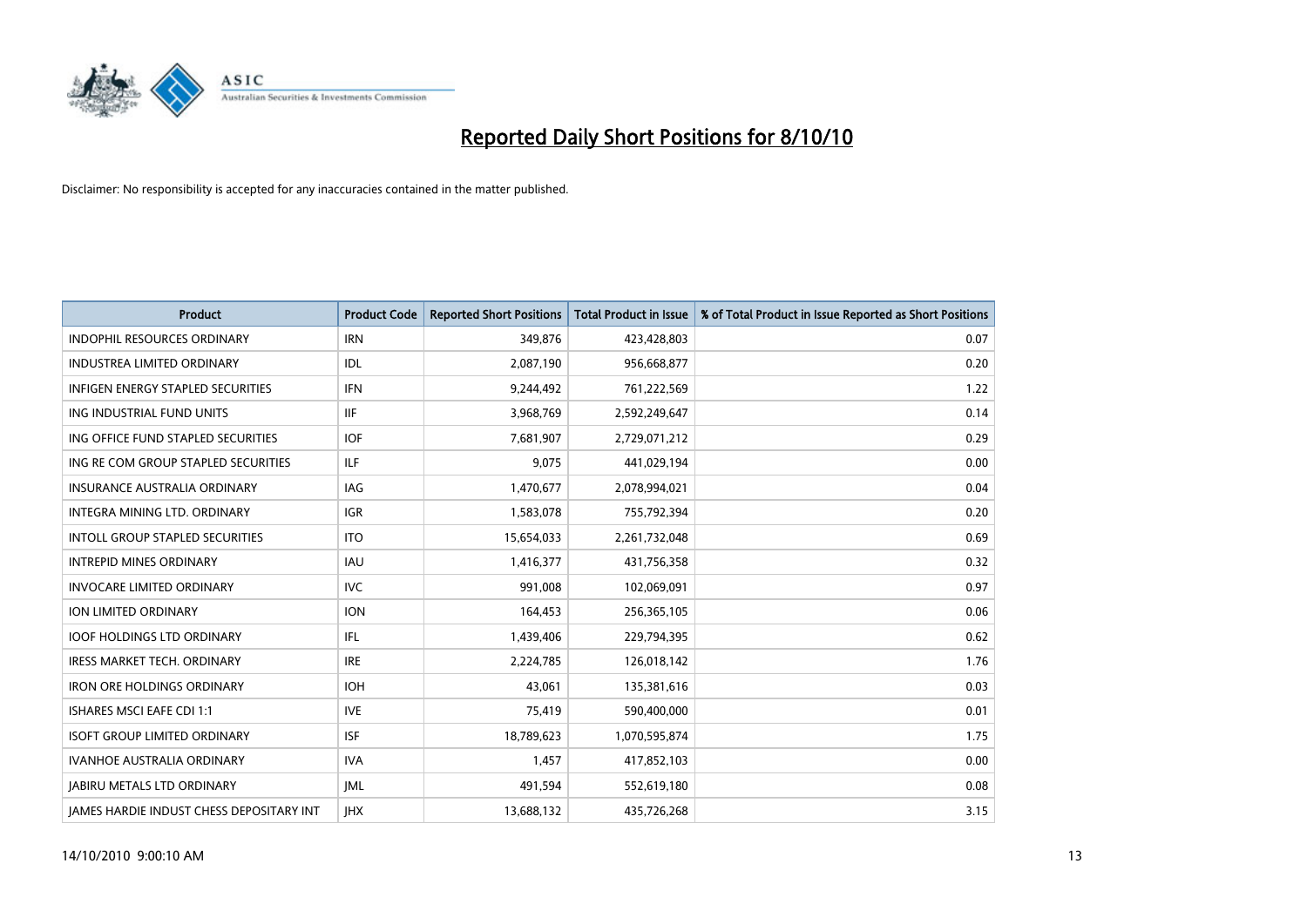

| <b>Product</b>                        | <b>Product Code</b> | <b>Reported Short Positions</b> | <b>Total Product in Issue</b> | % of Total Product in Issue Reported as Short Positions |
|---------------------------------------|---------------------|---------------------------------|-------------------------------|---------------------------------------------------------|
| <b>JAMESON RESOURCES ORDINARY</b>     | JAL                 | 1,600,000                       | 63,885,910                    | 2.50                                                    |
| <b>IB HI-FI LIMITED ORDINARY</b>      | <b>JBH</b>          | 6,724,493                       | 109,147,279                   | 6.15                                                    |
| <b>KAGARA LTD ORDINARY</b>            | KZL                 | 4,437,959                       | 707,789,717                   | 0.63                                                    |
| KAROON GAS AUSTRALIA ORDINARY         | <b>KAR</b>          | 485,400                         | 205,338,127                   | 0.23                                                    |
| KATHMANDU HOLD LTD ORDINARY           | <b>KMD</b>          | 577,682                         | 200,000,000                   | 0.28                                                    |
| <b>KEYBRIDGE CAPITAL ORDINARY</b>     | <b>KBC</b>          | 5,999                           | 172,070,564                   | 0.00                                                    |
| KIMBERLEY METALS LTD ORDINARY         | <b>KBL</b>          | 2,609                           | 115,216,206                   | 0.00                                                    |
| KINGSGATE CONSOLID. ORDINARY          | <b>KCN</b>          | 533,314                         | 101,087,786                   | 0.52                                                    |
| LEIGHTON HOLDINGS ORDINARY            | LEI                 | 4,344,510                       | 300,747,299                   | 1.44                                                    |
| LEND LEASE GROUP UNIT/ORD STAPLED     | LLC                 | 1,076,077                       | 565,558,754                   | 0.20                                                    |
| LINC ENERGY LTD ORDINARY              | <b>LNC</b>          | 823,524                         | 496,448,738                   | 0.17                                                    |
| LYNAS CORPORATION ORDINARY            | <b>LYC</b>          | 5,889,513                       | 1,656,999,093                 | 0.36                                                    |
| M2 TELECOMMUNICATION ORDINARY         | <b>MTU</b>          | 13,800                          | 122,238,195                   | 0.01                                                    |
| MAC SERVICES (THE) ORDINARY           | <b>MSL</b>          | 58,718                          | 165,966,692                   | 0.03                                                    |
| MACARTHUR COAL ORDINARY               | <b>MCC</b>          | 1,487,179                       | 292,483,075                   | 0.50                                                    |
| MACMAHON HOLDINGS ORDINARY            | <b>MAH</b>          | 5,678,628                       | 733,711,705                   | 0.76                                                    |
| MACQ ATLAS ROADS GRP ORDINARY STAPLED | <b>MQA</b>          | 907,111                         | 452,345,907                   | 0.18                                                    |
| MACQUARIE GROUP LTD ORDINARY          | MQG                 | 3,796,730                       | 345,601,301                   | 1.11                                                    |
| <b>MANTRA RESOURCES ORDINARY</b>      | <b>MRU</b>          | 20,130                          | 130,229,188                   | 0.01                                                    |
| MAP GROUP STAPLED US PROHIBIT.        | <b>MAP</b>          | 874,758                         | 1,861,210,782                 | 0.05                                                    |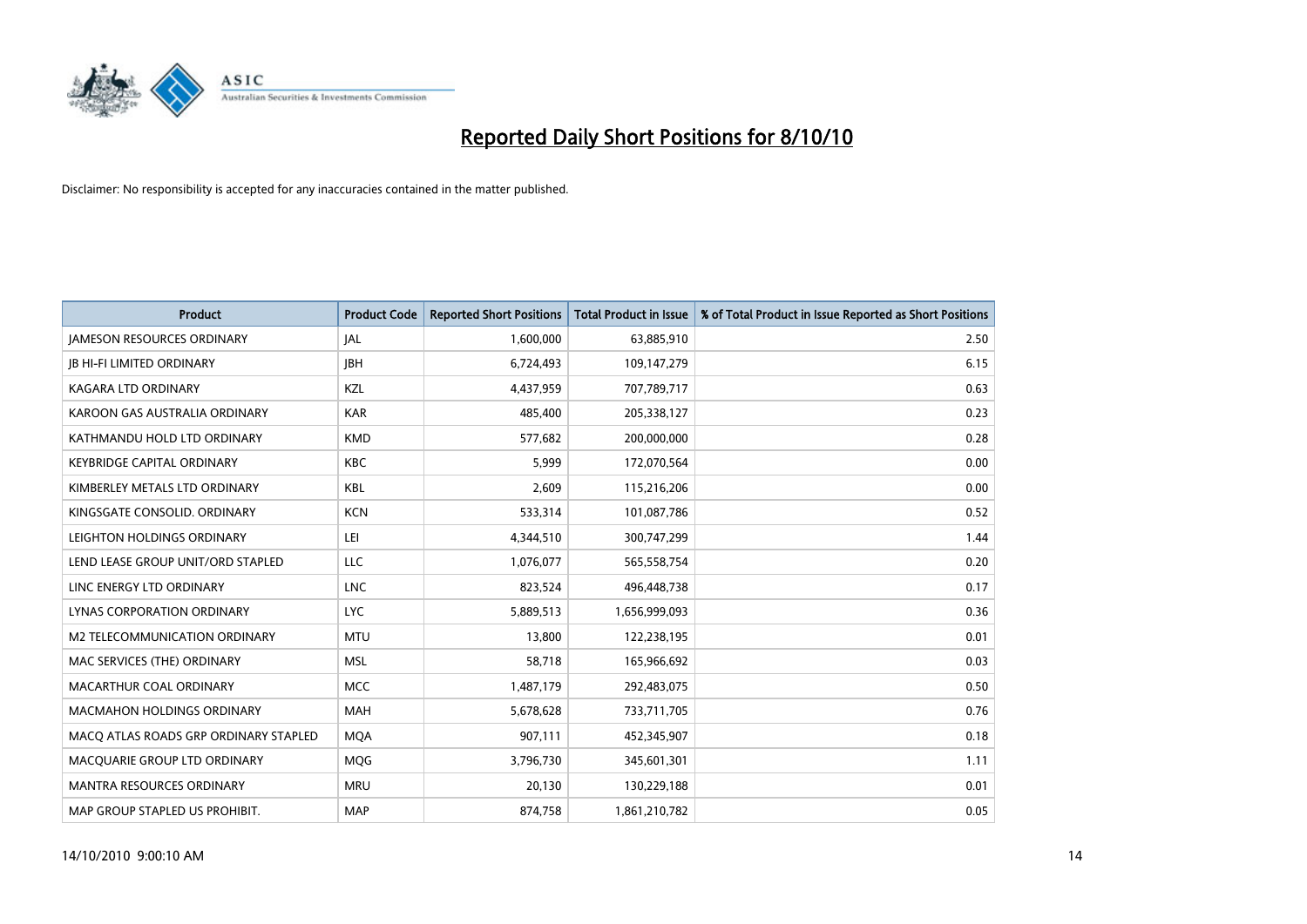

| <b>Product</b>                  | <b>Product Code</b> | <b>Reported Short Positions</b> | <b>Total Product in Issue</b> | % of Total Product in Issue Reported as Short Positions |
|---------------------------------|---------------------|---------------------------------|-------------------------------|---------------------------------------------------------|
| <b>MARION ENERGY ORDINARY</b>   | <b>MAE</b>          | 374,994                         | 429,822,043                   | 0.09                                                    |
| MCMILLAN SHAKESPEARE ORDINARY   | <b>MMS</b>          | 178,380                         | 67,849,516                    | 0.26                                                    |
| <b>MCPHERSON'S LTD ORDINARY</b> | <b>MCP</b>          | 11,639                          | 71,651,758                    | 0.01                                                    |
| MEDUSA MINING LTD ORDINARY      | <b>MML</b>          | 592,912                         | 187,584,911                   | 0.30                                                    |
| MELBOURNE IT LIMITED ORDINARY   | <b>MLB</b>          | 149,667                         | 79,572,767                    | 0.19                                                    |
| MEO AUSTRALIA LTD ORDINARY      | <b>MEO</b>          | 474,711                         | 477,220,955                   | 0.10                                                    |
| <b>MERMAID MARINE ORDINARY</b>  | <b>MRM</b>          | 111,460                         | 188,672,387                   | 0.05                                                    |
| METALS X LIMITED ORDINARY       | <b>MLX</b>          | 326,940                         | 1,365,661,782                 | 0.03                                                    |
| METCASH LIMITED ORDINARY        | <b>MTS</b>          | 18,273,293                      | 767,434,251                   | 2.35                                                    |
| METGASCO LIMITED ORDINARY       | <b>MEL</b>          | 235,435                         | 250,803,468                   | 0.09                                                    |
| MICLYN EXP OFFSHR ORDINARY      | <b>MIO</b>          | 393,415                         | 271,700,000                   | 0.14                                                    |
| MINARA RESOURCES ORDINARY       | <b>MRE</b>          | 5,378,121                       | 1,167,783,517                 | 0.46                                                    |
| MINCOR RESOURCES NL ORDINARY    | <b>MCR</b>          | 420,743                         | 200,608,804                   | 0.20                                                    |
| MINERAL DEPOSITS ORDINARY       | <b>MDL</b>          | 686,868                         | 606,441,673                   | 0.11                                                    |
| MINERAL RESOURCES, ORDINARY     | <b>MIN</b>          | 168,352                         | 167,745,585                   | 0.09                                                    |
| MIRABELA NICKEL LTD ORDINARY    | <b>MBN</b>          | 11,503,685                      | 416,059,630                   | 2.74                                                    |
| MIRVAC GROUP STAPLED SECURITIES | <b>MGR</b>          | 5,287,867                       | 3,415,819,357                 | 0.16                                                    |
| MITCHELL COMMUNITCA. ORDINARY   | <b>MCU</b>          | 16,057                          | 301,883,014                   | 0.01                                                    |
| MOLOPO ENERGY LTD ORDINARY      | <b>MPO</b>          | 260,089                         | 250,972,584                   | 0.10                                                    |
| MONADELPHOUS GROUP ORDINARY     | <b>MND</b>          | 1,337,336                       | 87,521,827                    | 1.52                                                    |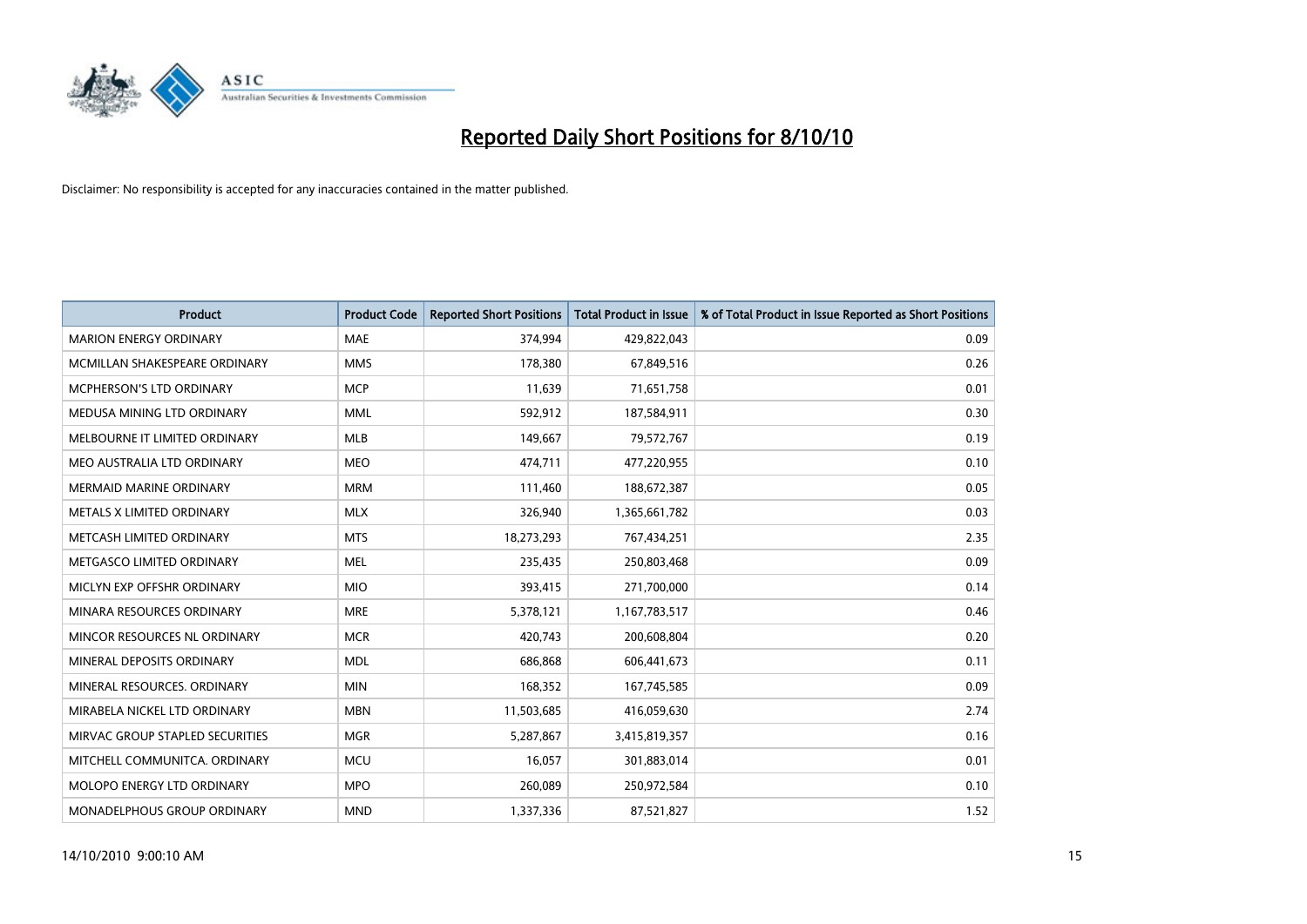

| <b>Product</b>                  | <b>Product Code</b> | <b>Reported Short Positions</b> | <b>Total Product in Issue</b> | % of Total Product in Issue Reported as Short Positions |
|---------------------------------|---------------------|---------------------------------|-------------------------------|---------------------------------------------------------|
| MOSAIC OIL NL ORDINARY          | <b>MOS</b>          | 222,890                         | 866,910,775                   | 0.03                                                    |
| MOUNT GIBSON IRON ORDINARY      | <b>MGX</b>          | 1,024,171                       | 1,079,570,693                 | 0.08                                                    |
| MURCHISON METALS LTD ORDINARY   | <b>MMX</b>          | 4,309,805                       | 435,384,268                   | 0.99                                                    |
| MYER HOLDINGS LTD ORDINARY      | <b>MYR</b>          | 12,278,791                      | 581,517,884                   | 2.11                                                    |
| <b>MYSTATE LIMITED ORDINARY</b> | <b>MYS</b>          | 1,400                           | 67,439,158                    | 0.00                                                    |
| NATIONAL AUST. BANK ORDINARY    | <b>NAB</b>          | 14,169,331                      | 2,133,340,708                 | 0.67                                                    |
| NATURAL FUEL LIMITED ORDINARY   | <b>NFL</b>          |                                 | 721,912                       | 0.00                                                    |
| NAVITAS LIMITED ORDINARY        | <b>NVT</b>          | 478,699                         | 342,450,567                   | 0.14                                                    |
| NEPTUNE MARINE ORDINARY         | <b>NMS</b>          | 2,898,137                       | 438,594,359                   | 0.65                                                    |
| NEW HOPE CORPORATION ORDINARY   | <b>NHC</b>          | 462,657                         | 830,230,549                   | 0.06                                                    |
| NEWCREST MINING ORDINARY        | <b>NCM</b>          | 6,520,745                       | 764,486,927                   | 0.82                                                    |
| NEWS CORP A NON-VOTING CDI      | <b>NWSLV</b>        | 603,956                         | 1,828,171,596                 | 0.03                                                    |
| NEWS CORP B VOTING CDI          | <b>NWS</b>          | 7,890,817                       | 798,520,953                   | 0.99                                                    |
| NEXBIS LIMITED ORDINARY         | <b>NBS</b>          | 63,733                          | 498,972,940                   | 0.01                                                    |
| NEXUS ENERGY LIMITED ORDINARY   | <b>NXS</b>          | 5,826,952                       | 988,257,304                   | 0.58                                                    |
| NIB HOLDINGS LIMITED ORDINARY   | <b>NHF</b>          | 106,404                         | 495,431,427                   | 0.02                                                    |
| NICK SCALI LIMITED ORDINARY     | <b>NCK</b>          | 35,846                          | 81,000,000                    | 0.04                                                    |
| NIDO PETROLEUM ORDINARY         | <b>NDO</b>          | 6,492,615                       | 1,080,658,378                 | 0.61                                                    |
| NKWE PLATINUM 10C US COMMON     | <b>NKP</b>          | 104,403                         | 559,451,184                   | 0.02                                                    |
| NORTH QUEENSLAND ORDINARY       | <b>NOM</b>          | 10,000                          | 201,016,707                   | 0.00                                                    |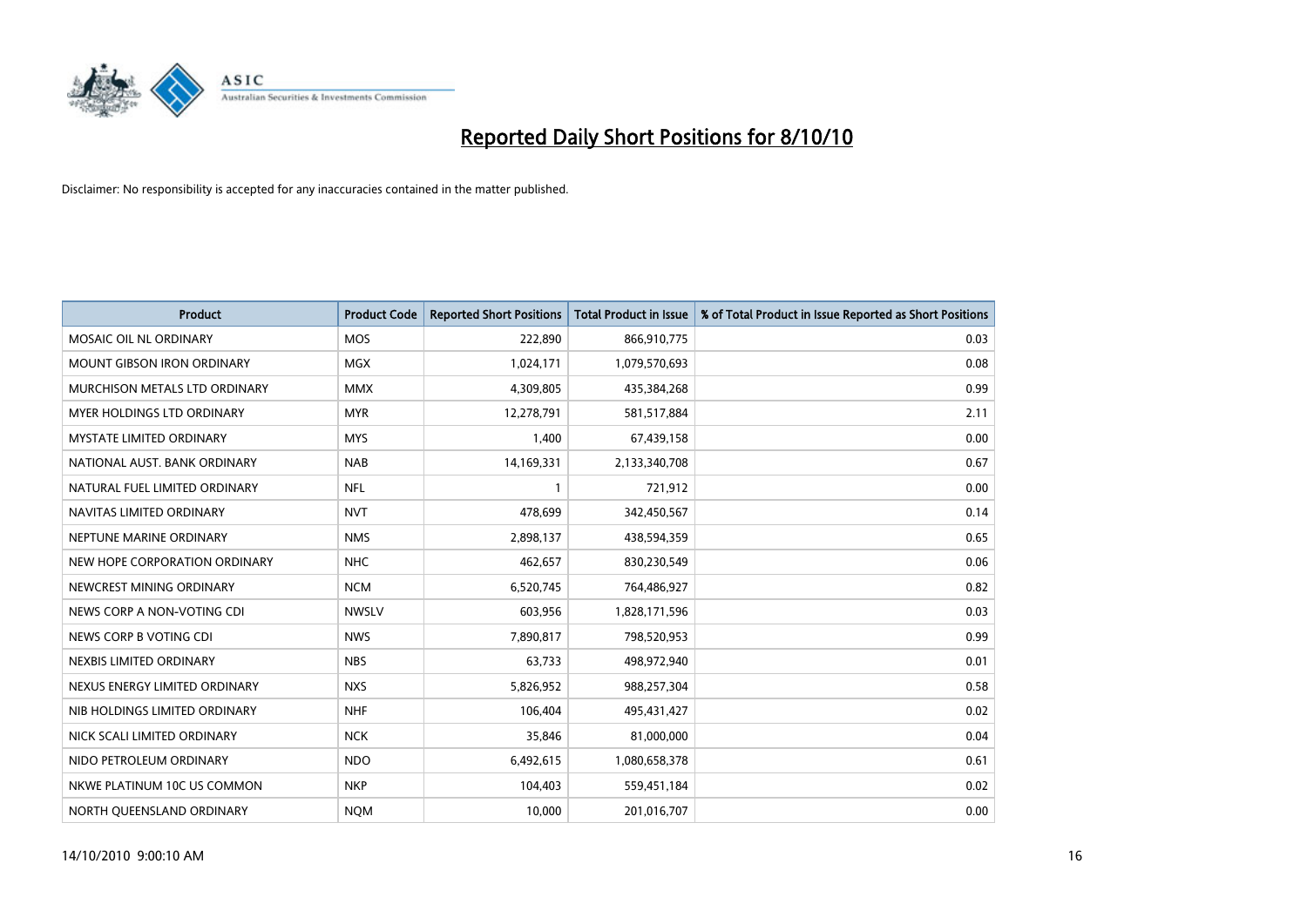

| <b>Product</b>                        | <b>Product Code</b> | <b>Reported Short Positions</b> | Total Product in Issue | % of Total Product in Issue Reported as Short Positions |
|---------------------------------------|---------------------|---------------------------------|------------------------|---------------------------------------------------------|
| NORTHERN CREST ORDINARY               | <b>NOC</b>          | 24,345                          | 116,074,781            | 0.02                                                    |
| NORTHERN IRON LTD ORDINARY            | <b>NFE</b>          | 860,969                         | 292,204,786            | 0.29                                                    |
| NRW HOLDINGS LIMITED ORDINARY         | <b>NWH</b>          | 125,395                         | 251,223,000            | 0.04                                                    |
| NUFARM LIMITED ORDINARY               | <b>NUF</b>          | 10,311,541                      | 261,775,731            | 3.95                                                    |
| NUPLEX INDUSTRIES ORDINARY            | <b>NPX</b>          | 47,156                          | 192,232,926            | 0.02                                                    |
| OAKTON LIMITED ORDINARY               | <b>OKN</b>          | 508,531                         | 93,622,235             | 0.54                                                    |
| OCEANAGOLD CORP. CHESS DEPOSITARY INT | <b>OGC</b>          | 506,892                         | 228,872,612            | 0.22                                                    |
| OCEANIA CAPITAL LTD ORDINARY          | <b>OCP</b>          | 2,500                           | 91,921,295             | 0.00                                                    |
| OIL SEARCH LTD ORDINARY               | OSH                 | 8,190,479                       | 1,308,279,222          | 0.60                                                    |
| OM HOLDINGS LIMITED ORDINARY          | OMH                 | 1,486,632                       | 503,085,150            | 0.30                                                    |
| ONESTEEL LIMITED ORDINARY             | OST                 | 2,204,423                       | 1,331,703,666          | 0.15                                                    |
| ORICA LIMITED ORDINARY                | ORI                 | 3,919,688                       | 362,100,430            | 1.06                                                    |
| ORIGIN ENERGY ORDINARY                | <b>ORG</b>          | 6,238,617                       | 884,248,012            | 0.66                                                    |
| OTTO ENERGY LIMITED ORDINARY          | OEL                 | 109,204                         | 1,134,540,071          | 0.01                                                    |
| OZ MINERALS ORDINARY                  | OZL                 | 123,287,628                     | 3,121,339,730          | 3.95                                                    |
| PACIFIC BRANDS ORDINARY               | <b>PBG</b>          | 6,304,858                       | 931,386,248            | 0.67                                                    |
| PALADIN ENERGY LTD ORDINARY           | PDN                 | 16,492,246                      | 718,423,382            | 2.29                                                    |
| PAN PACIFIC PETROL. ORDINARY          | PPP                 | 14                              | 588,612,110            | 0.00                                                    |
| PANAUST LIMITED ORDINARY              | PNA                 | 9,742,978                       | 2,954,376,819          | 0.32                                                    |
| PANORAMIC RESOURCES ORDINARY          | PAN                 | 464,273                         | 205,587,842            | 0.22                                                    |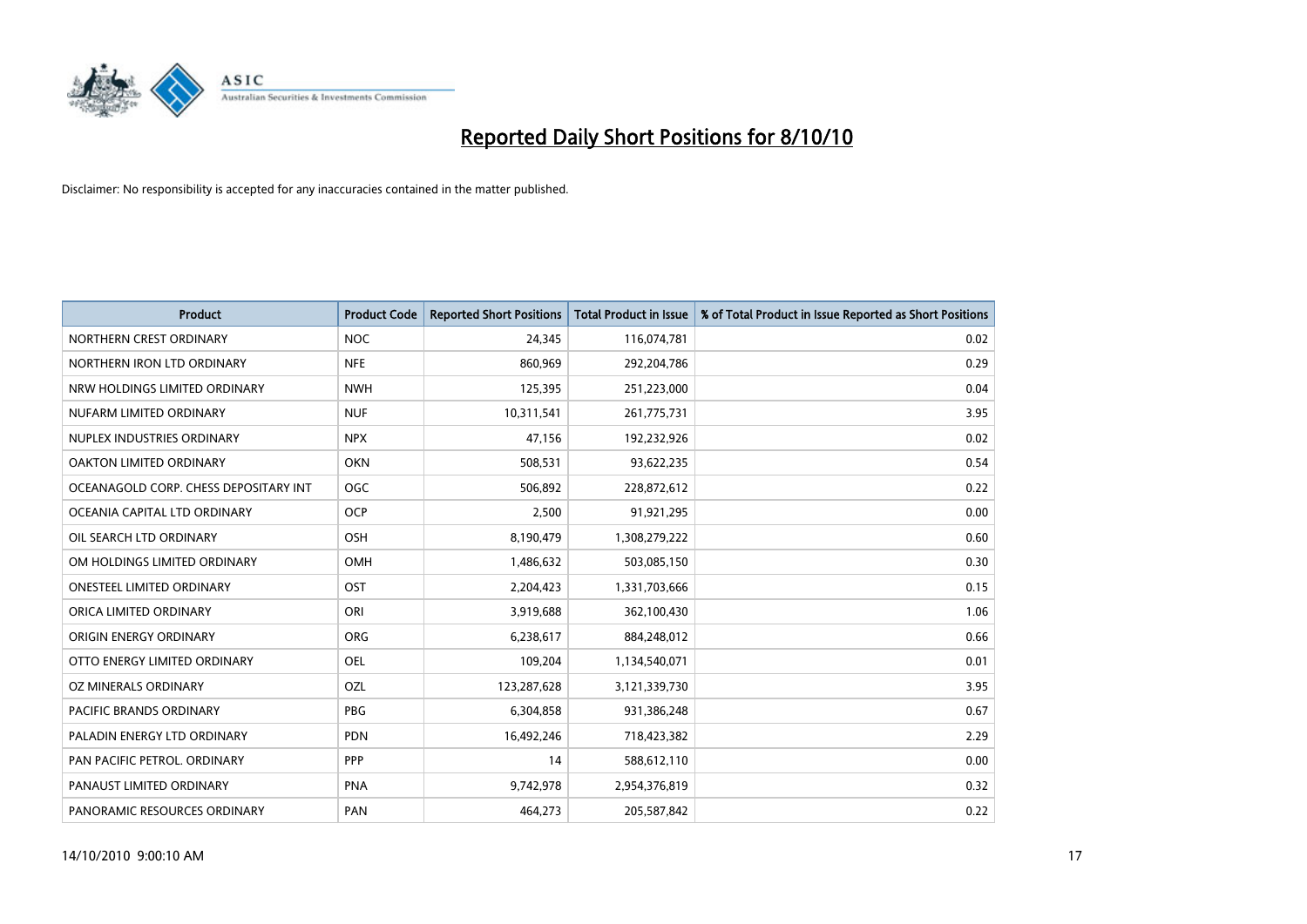

| <b>Product</b>                          | <b>Product Code</b> | <b>Reported Short Positions</b> | <b>Total Product in Issue</b> | % of Total Product in Issue Reported as Short Positions |
|-----------------------------------------|---------------------|---------------------------------|-------------------------------|---------------------------------------------------------|
| PAPERLINX LIMITED ORDINARY              | <b>PPX</b>          | 16,937,460                      | 603,580,761                   | 2.80                                                    |
| PAPERLINX SPS TRUST STEP UP PERP. PREF. | <b>PXUPA</b>        | 5,000                           | 2,850,000                     | 0.18                                                    |
| PATTIES FOODS LTD ORDINARY              | PFL                 |                                 | 138,908,853                   | 0.00                                                    |
| PEAK RESOURCES ORDINARY                 | <b>PEK</b>          | 472,891                         | 115,128,052                   | 0.41                                                    |
| PEET LIMITED ORDINARY                   | <b>PPC</b>          | 131,000                         | 300,681,486                   | 0.04                                                    |
| PENINSULA MINERALS ORDINARY             | <b>PEN</b>          | 5,000                           | 1,633,103,715                 | 0.00                                                    |
| PERILYA LIMITED ORDINARY                | <b>PEM</b>          | 466,098                         | 526,075,563                   | 0.09                                                    |
| PERPETUAL LIMITED ORDINARY              | PPT                 | 2,465,904                       | 43,692,215                    | 5.64                                                    |
| PERSEUS MINING LTD ORDINARY             | PRU                 | 307,579                         | 421,307,088                   | 0.07                                                    |
| PETSEC ENERGY ORDINARY                  | <b>PSA</b>          | 223,332                         | 231,283,622                   | 0.10                                                    |
| PHARMAXIS LTD ORDINARY                  | <b>PXS</b>          | 1,108,306                       | 225,764,934                   | 0.49                                                    |
| PHOTON GROUP LTD ORDINARY               | <b>PGA</b>          | 250,510                         | 1,540,062,626                 | 0.02                                                    |
| PIKE RIVER COAL ORDINARY                | <b>PRC</b>          | 356,320                         | 405,301,433                   | 0.09                                                    |
| PLATINUM ASSET ORDINARY                 | <b>PTM</b>          | 3,913,394                       | 561,347,878                   | 0.68                                                    |
| PLATINUM AUSTRALIA ORDINARY             | <b>PLA</b>          | 5,150,804                       | 321,130,521                   | 1.59                                                    |
| PLATINUM CAPITAL LTD ORDINARY           | <b>PMC</b>          |                                 | 163,732,888                   | 0.00                                                    |
| PMP LIMITED ORDINARY                    | <b>PMP</b>          | 1,724,807                       | 335,338,483                   | 0.51                                                    |
| PORT BOUVARD LIMITED ORDINARY           | PBD                 | 6,754                           | 593,868,295                   | 0.00                                                    |
| PREMIER INVESTMENTS ORDINARY            | <b>PMV</b>          | 172,420                         | 155,030,045                   | 0.11                                                    |
| PRIMARY HEALTH CARE ORDINARY            | PRY                 | 11,433,276                      | 491,484,342                   | 2.32                                                    |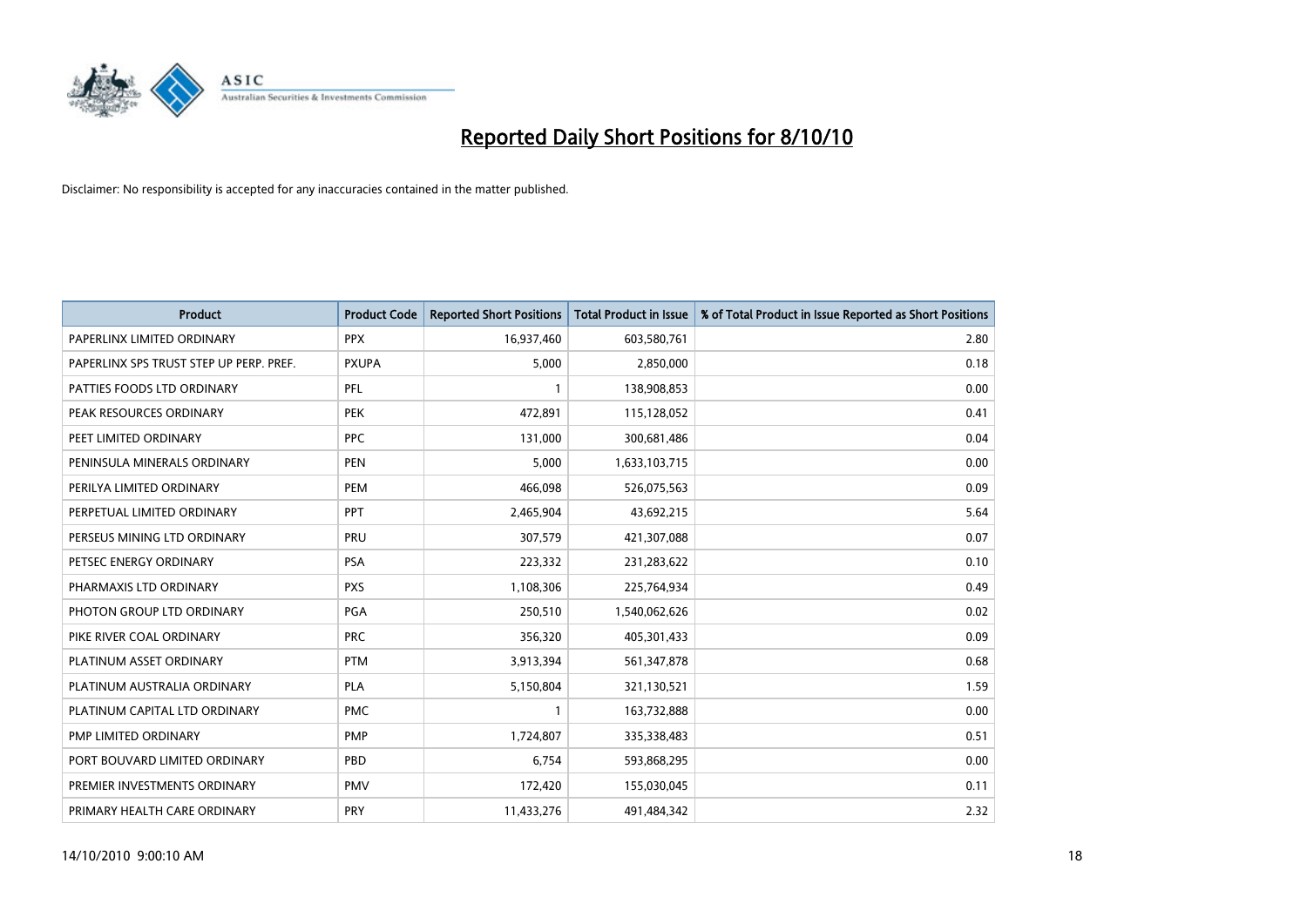

| <b>Product</b>                       | <b>Product Code</b> | <b>Reported Short Positions</b> | <b>Total Product in Issue</b> | % of Total Product in Issue Reported as Short Positions |
|--------------------------------------|---------------------|---------------------------------|-------------------------------|---------------------------------------------------------|
| PRIME INFR GROUP. STAPLED SECURITIES | PIH                 | 192,751                         | 351,776,795                   | 0.05                                                    |
| PRIME MEDIA GRP LTD ORDINARY         | <b>PRT</b>          | 2                               | 366,330,303                   | 0.00                                                    |
| PRIMEAG AUSTRALIA ORDINARY           | PAG                 | 311,454                         | 150,569,976                   | 0.21                                                    |
| PROGEN PHARMACEUTIC ORDINARY         | <b>PGL</b>          | 151,596                         | 24,709,097                    | 0.61                                                    |
| PROGRAMMED ORDINARY                  | <b>PRG</b>          | 372,417                         | 118,169,908                   | 0.31                                                    |
| <b>PSIVIDA CORP CDI 1:1</b>          | <b>PVA</b>          | 6,878                           | 7,821,140                     | 0.09                                                    |
| <b>QANTAS AIRWAYS ORDINARY</b>       | QAN                 | 30,831,426                      | 2,265,123,620                 | 1.34                                                    |
| <b>OBE INSURANCE GROUP ORDINARY</b>  | <b>OBE</b>          | 22,546,669                      | 1,035,105,846                 | 2.19                                                    |
| RAMELIUS RESOURCES ORDINARY          | <b>RMS</b>          | 37,248                          | 291,208,795                   | 0.01                                                    |
| RAMSAY HEALTH CARE ORDINARY          | <b>RHC</b>          | 1,969,137                       | 202,081,252                   | 0.96                                                    |
| RANGE RESOURCES LTD ORDINARY         | <b>RRS</b>          | 1,250,000                       | 1,162,167,306                 | 0.11                                                    |
| <b>RCR TOMLINSON ORDINARY</b>        | <b>RCR</b>          | 68,067                          | 131,985,172                   | 0.05                                                    |
| <b>REA GROUP ORDINARY</b>            | <b>REA</b>          | 58,168                          | 128,439,366                   | 0.04                                                    |
| <b>RED FORK ENERGY ORDINARY</b>      | <b>RFE</b>          | 7,696                           | 139,535,000                   | 0.01                                                    |
| <b>REDFLEX HOLDINGS ORDINARY</b>     | <b>RDF</b>          | 2,047                           | 110,010,757                   | 0.00                                                    |
| REED RESOURCES LTD ORDINARY          | <b>RDR</b>          | 268,205                         | 192,271,768                   | 0.14                                                    |
| <b>REGIS RESOURCES ORDINARY</b>      | <b>RRL</b>          | 389,012                         | 423,878,034                   | 0.08                                                    |
| RESMED INC CDI 10:1                  | <b>RMD</b>          | 2,624,921                       | 1,516,163,980                 | 0.17                                                    |
| <b>RESOLUTE MINING ORDINARY</b>      | <b>RSG</b>          | 1,098,563                       | 451,380,935                   | 0.24                                                    |
| RESOURCE GENERATION ORDINARY         | <b>RES</b>          | 157,911                         | 182,680,530                   | 0.09                                                    |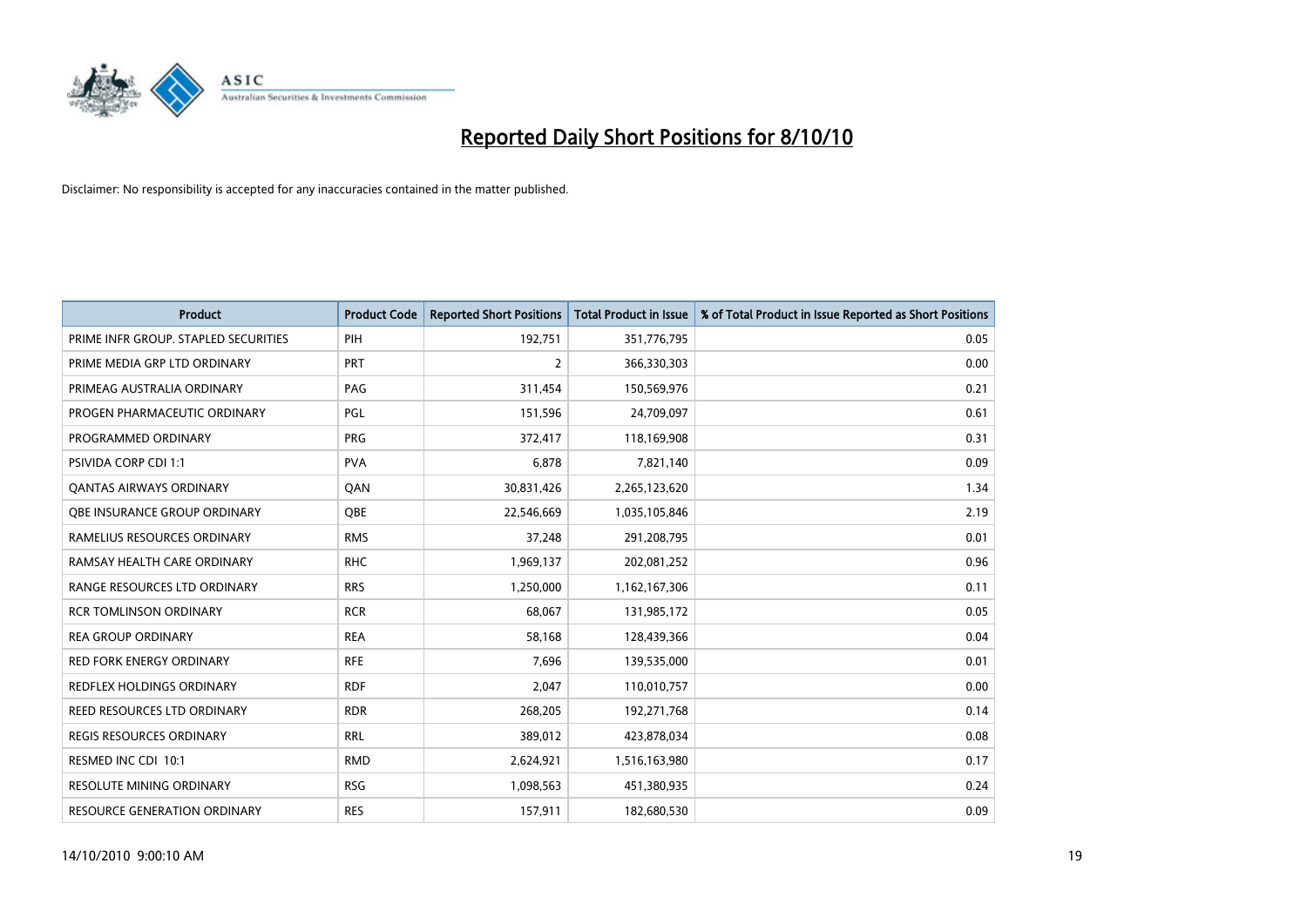

| <b>Product</b>                     | <b>Product Code</b> | <b>Reported Short Positions</b> | Total Product in Issue | % of Total Product in Issue Reported as Short Positions |
|------------------------------------|---------------------|---------------------------------|------------------------|---------------------------------------------------------|
| REVERSE CORP LIMITED ORDINARY      | <b>REF</b>          | 25,141                          | 92,382,175             | 0.03                                                    |
| REX MINERALS LIMITED ORDINARY      | <b>RXM</b>          | 14,778                          | 115,199,460            | 0.01                                                    |
| RHG LIMITED ORDINARY               | <b>RHG</b>          | 13,020                          | 318,745,978            | 0.00                                                    |
| <b>RIDLEY CORPORATION ORDINARY</b> | <b>RIC</b>          | 60,459                          | 307,817,071            | 0.02                                                    |
| RIO TINTO LIMITED ORDINARY         | <b>RIO</b>          | 21,137,504                      | 606,831,240            | 3.46                                                    |
| <b>RIVERCITY MOTORWAY STAPLED</b>  | <b>RCY</b>          | 299,192                         | 957,010,115            | 0.03                                                    |
| RIVERSDALE MINING ORDINARY         | <b>RIV</b>          | 463,490                         | 236,033,688            | 0.18                                                    |
| ROC OIL COMPANY ORDINARY           | <b>ROC</b>          | 4,685,731                       | 713,154,560            | 0.65                                                    |
| SAI GLOBAL LIMITED ORDINARY        | SAI                 | 49,528                          | 197,847,390            | 0.02                                                    |
| SALMAT LIMITED ORDINARY            | <b>SLM</b>          | 63,353                          | 159,134,483            | 0.04                                                    |
| SAMSON OIL & GAS LTD ORDINARY      | SSN                 | 352,000                         | 1,663,929,592          | 0.02                                                    |
| SANDFIRE RESOURCES ORDINARY        | <b>SFR</b>          | 129,286                         | 131,534,760            | 0.09                                                    |
| <b>SANTOS LTD ORDINARY</b>         | <b>STO</b>          | 4,419,161                       | 834,019,875            | 0.51                                                    |
| SARACEN MINERAL ORDINARY           | SAR                 | 173,187                         | 491,984,749            | 0.03                                                    |
| SEDGMAN LIMITED ORDINARY           | <b>SDM</b>          | 374,590                         | 207,997,898            | 0.17                                                    |
| SEEK LIMITED ORDINARY              | <b>SEK</b>          | 4,132,349                       | 336,584,488            | 1.21                                                    |
| SELECT HARVESTS ORDINARY           | SHV                 | 3,500                           | 55,667,043             | 0.01                                                    |
| SENETAS CORPORATION ORDINARY       | <b>SEN</b>          | 756,999                         | 461,522,263            | 0.16                                                    |
| SERVCORP LIMITED ORDINARY          | SRV                 | 104,655                         | 98,440,807             | 0.10                                                    |
| SERVICE STREAM ORDINARY            | <b>SSM</b>          | 344,663                         | 283,418,867            | 0.12                                                    |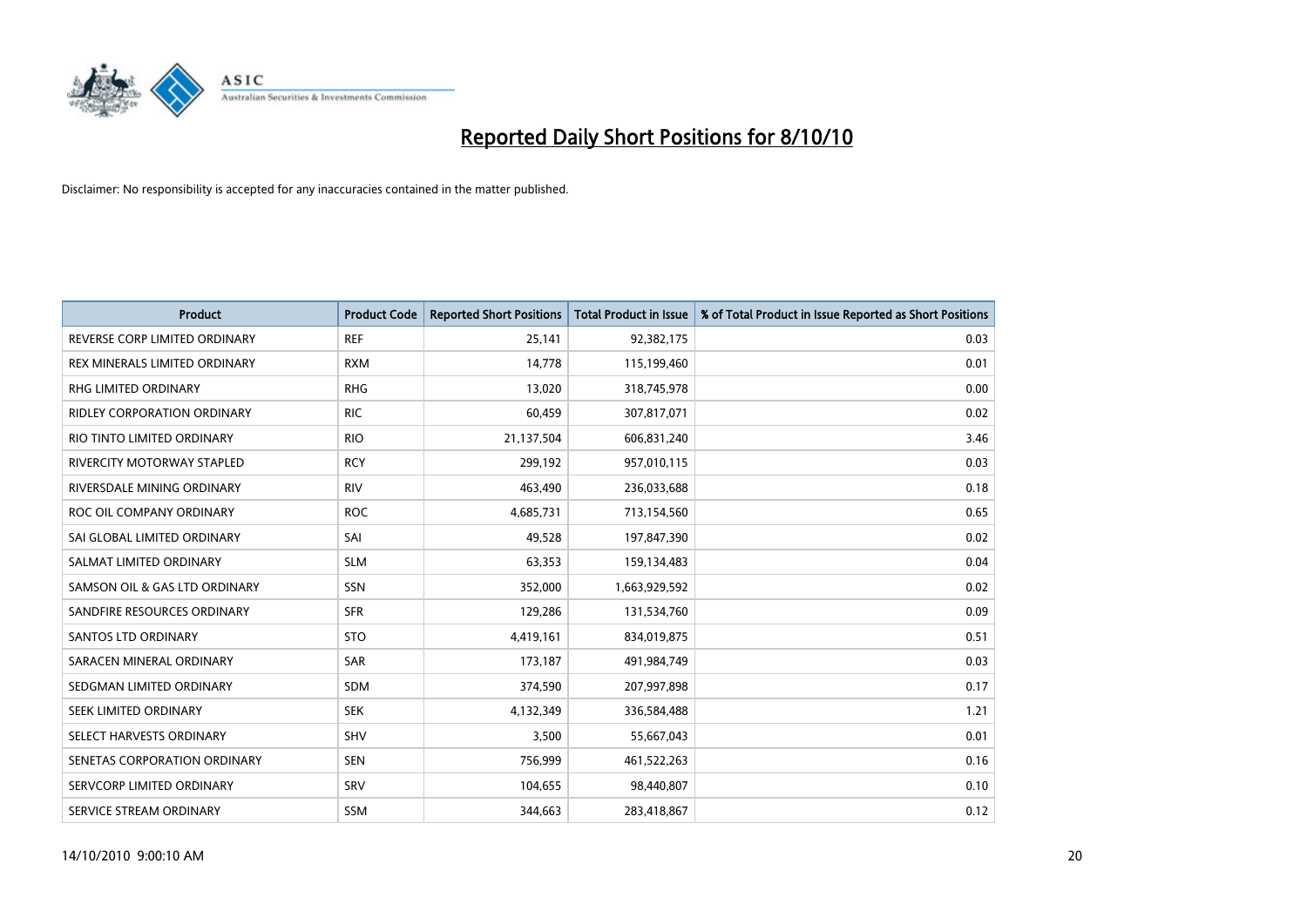

| <b>Product</b>                           | <b>Product Code</b> | <b>Reported Short Positions</b> | <b>Total Product in Issue</b> | % of Total Product in Issue Reported as Short Positions |
|------------------------------------------|---------------------|---------------------------------|-------------------------------|---------------------------------------------------------|
| SEVEN GROUP HOLDINGS ORDINARY            | <b>SVW</b>          | 856,798                         | 305,410,281                   | 0.28                                                    |
| SIGMA PHARMACEUTICAL ORDINARY            | <b>SIP</b>          | 8,873,435                       | 1,178,626,572                 | 0.73                                                    |
| SILEX SYSTEMS ORDINARY                   | <b>SLX</b>          | 200,771                         | 149,506,391                   | 0.12                                                    |
| SILVER LAKE RESOURCE ORDINARY            | <b>SLR</b>          | 90,859                          | 178,757,838                   | 0.04                                                    |
| SIMS METAL MGMT LTD ORDINARY             | SGM                 | 2,622,668                       | 203,993,432                   | 1.31                                                    |
| SINGAPORE TELECOMM. CHESS DEPOSITARY INT | SGT                 | 4,012,541                       | 389,173,075                   | 1.03                                                    |
| SKILLED GROUP LTD ORDINARY               | <b>SKE</b>          | 90,469                          | 190,738,408                   | 0.04                                                    |
| SKY CITY ENTERTAIN, ORDINARY             | <b>SKC</b>          | 11,954,591                      | 575,114,687                   | 2.08                                                    |
| SKY NETWORK ORDINARY                     | <b>SKT</b>          | 1,169,140                       | 389,139,785                   | 0.30                                                    |
| SMS MANAGEMENT, ORDINARY                 | <b>SMX</b>          | 24,824                          | 67,182,500                    | 0.03                                                    |
| SONIC HEALTHCARE ORDINARY                | <b>SHL</b>          | 5,102,137                       | 388,429,875                   | 1.31                                                    |
| SOUL PATTINSON (W.H) ORDINARY            | SOL                 | 1,257                           | 238,640,580                   | 0.00                                                    |
| SP AUSNET STAPLED SECURITIES             | SPN                 | 6,946,829                       | 2,748,353,504                 | 0.25                                                    |
| SPARK INFRASTRUCTURE STAPLED SECURITIES  | SKI                 | 21,636,873                      | 1,031,911,394                 | 2.08                                                    |
| SPDR 200 FUND ETF UNITS                  | STW                 | 8                               | 57,228,081                    | 0.00                                                    |
| SPECIALTY FASHION ORDINARY               | <b>SFH</b>          | 1,638,374                       | 190,964,693                   | 0.86                                                    |
| SPOTLESS GROUP LTD ORDINARY              | SPT                 | 1,131,207                       | 259,309,656                   | 0.43                                                    |
| ST BARBARA LIMITED ORDINARY              | <b>SBM</b>          | 29,115,641                      | 1,953,668,407                 | 1.48                                                    |
| STAGING CONNECTIONS ORDINARY             | <b>STG</b>          | 2,917,189                       | 783,175,134                   | 0.37                                                    |
| STANMORE COAL LTD ORDINARY               | <b>SMR</b>          | 19,596                          | 54,346,234                    | 0.04                                                    |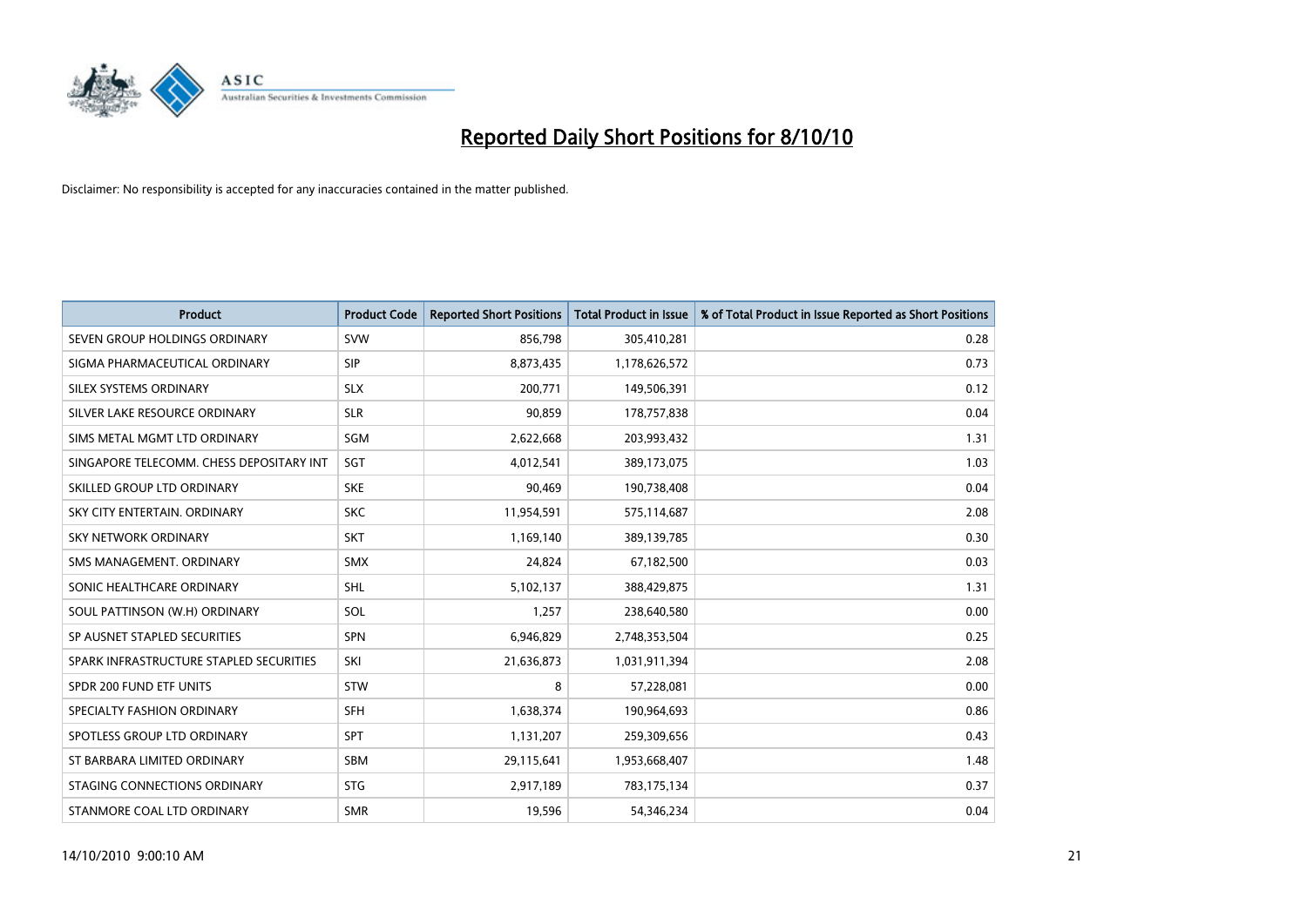

| <b>Product</b>                | <b>Product Code</b> | <b>Reported Short Positions</b> | <b>Total Product in Issue</b> | % of Total Product in Issue Reported as Short Positions |
|-------------------------------|---------------------|---------------------------------|-------------------------------|---------------------------------------------------------|
| STH AMERICAN COR LTD ORDINARY | SAY                 | 9,200                           | 231,832,027                   | 0.00                                                    |
| STHN CROSS MEDIA ORDINARY     | SXL                 | 86,695                          | 378,827,750                   | 0.02                                                    |
| STOCKLAND UNITS/ORD STAPLED   | SGP                 | 12,798,027                      | 2,383,036,717                 | 0.51                                                    |
| STRAITS RESOURCES ORDINARY    | SRL                 | 4,645,270                       | 255,203,613                   | 1.81                                                    |
| STW COMMUNICATIONS ORDINARY   | SGN                 | 198,020                         | 364,310,964                   | 0.05                                                    |
| SUNCORP-METWAY, ORDINARY      | <b>SUN</b>          | 4,778,551                       | 1,281,390,524                 | 0.36                                                    |
| SUNDANCE RESOURCES ORDINARY   | <b>SDL</b>          | 17,826,012                      | 2,709,995,932                 | 0.65                                                    |
| SUNLAND GROUP LTD ORDINARY    | <b>SDG</b>          | 72,685                          | 251,107,692                   | 0.03                                                    |
| SUPER CHEAP AUTO GRP ORDINARY | <b>SUL</b>          | 302,297                         | 127,890,079                   | 0.23                                                    |
| SWICK MINING ORDINARY         | <b>SWK</b>          | 1,548                           | 236,724,970                   | 0.00                                                    |
| SYMEX HOLDINGS ORDINARY       | SYM                 | 6,633                           | 125,037,628                   | 0.01                                                    |
| TABCORP HOLDINGS LTD ORDINARY | <b>TAH</b>          | 7,345,386                       | 616,489,466                   | 1.17                                                    |
| TALENT2 INTERNATION ORDINARY  | <b>TWO</b>          | $\overline{7}$                  | 141,271,875                   | 0.00                                                    |
| TAP OIL LIMITED ORDINARY      | <b>TAP</b>          | 13,802                          | 156,485,921                   | 0.01                                                    |
| TASSAL GROUP LIMITED ORDINARY | <b>TGR</b>          | 3,490,749                       | 144,197,882                   | 2.41                                                    |
| TATTS GROUP LTD ORDINARY      | <b>TTS</b>          | 8,753,503                       | 1,300,888,465                 | 0.67                                                    |
| TELECOM CORPORATION ORDINARY  | <b>TEL</b>          | 31,033,873                      | 1,924,367,932                 | 1.61                                                    |
| TELSTRA CORPORATION. ORDINARY | <b>TLS</b>          | 12,167,216                      | 12,443,074,357                | 0.10                                                    |
| TEN NETWORK HOLDINGS ORDINARY | <b>TEN</b>          | 2,596,815                       | 1,045,236,720                 | 0.26                                                    |
| TFS CORPORATION LTD ORDINARY  | <b>TFC</b>          | 63,054                          | 227,360,909                   | 0.02                                                    |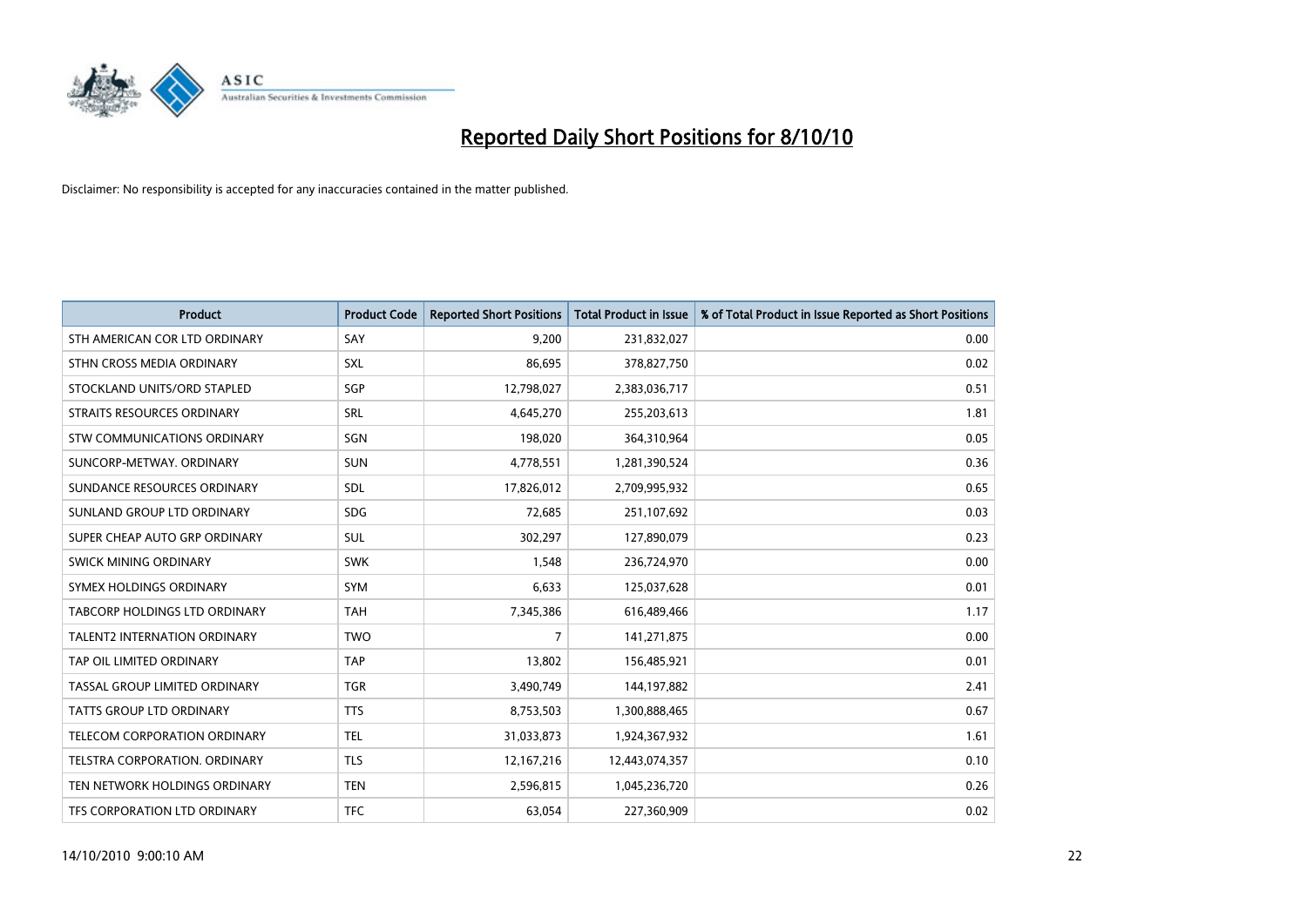

| <b>Product</b>                          | <b>Product Code</b> | <b>Reported Short Positions</b> | Total Product in Issue | % of Total Product in Issue Reported as Short Positions |
|-----------------------------------------|---------------------|---------------------------------|------------------------|---------------------------------------------------------|
| THE REJECT SHOP ORDINARY                | <b>TRS</b>          | 24,634                          | 26,033,570             | 0.09                                                    |
| THOR MINING PLC CHESS DEPOSITARY        | <b>THR</b>          | 2,307                           | 239,814,715            | 0.00                                                    |
| THORN GROUP LIMITED ORDINARY            | <b>TGA</b>          | 2,360                           | 129,459,770            | 0.00                                                    |
| THUNDELARRA EXPLOR. ORDINARY            | <b>THX</b>          | 3,262                           | 151,128,481            | 0.00                                                    |
| TIMBERCORP LIMITED ORDINARY             | <b>TIM</b>          | 1,171,620                       | 352,071,429            | 0.33                                                    |
| <b>TISHMAN SPEYER UNITS</b>             | <b>TSO</b>          | 53,156                          | 338,440,904            | 0.01                                                    |
| TNG LIMITED ORDINARY                    | <b>TNG</b>          | 4,321                           | 258,055,076            | 0.00                                                    |
| TOLL HOLDINGS LTD ORDINARY              | <b>TOL</b>          | 14,408,230                      | 702,867,609            | 2.03                                                    |
| TORO ENERGY LIMITED ORDINARY            | <b>TOE</b>          | 35,404                          | 964,936,676            | 0.00                                                    |
| <b>TOWER AUSTRALIA ORDINARY</b>         | <b>TAL</b>          | 1,099,292                       | 415,928,881            | 0.26                                                    |
| TOWER LIMITED ORDINARY                  | <b>TWR</b>          | 689,519                         | 260,631,787            | 0.26                                                    |
| TOX FREE SOLUTIONS ORDINARY             | <b>TOX</b>          | 101,922                         | 91,765,500             | 0.10                                                    |
| TPG TELECOM LIMITED ORDINARY            | <b>TPM</b>          | 1,073,552                       | 767,849,104            | 0.13                                                    |
| TRANSFIELD SERV INFR STAPLED SECURITIES | <b>TSI</b>          | 231,411                         | 434,862,971            | 0.06                                                    |
| <b>TRANSFIELD SERVICES ORDINARY</b>     | <b>TSE</b>          | 2,587,605                       | 441,350,229            | 0.60                                                    |
| TRANSPACIFIC INDUST. ORDINARY           | <b>TPI</b>          | 14,355,167                      | 960,638,735            | 1.48                                                    |
| TRANSURBAN GROUP TRIPLE STAPLED SEC.    | <b>TCL</b>          | 6,880,830                       | 1,441,290,633          | 0.45                                                    |
| TREASURY GROUP ORDINARY                 | <b>TRG</b>          | 180                             | 23,070,755             | 0.00                                                    |
| TRINITY GROUP STAPLED SECURITIES        | <b>TCO</b>          | 3,419                           | 231,701,539            | 0.00                                                    |
| TROY RESOURCES NL ORDINARY              | <b>TRY</b>          | 36,166                          | 87,474,323             | 0.05                                                    |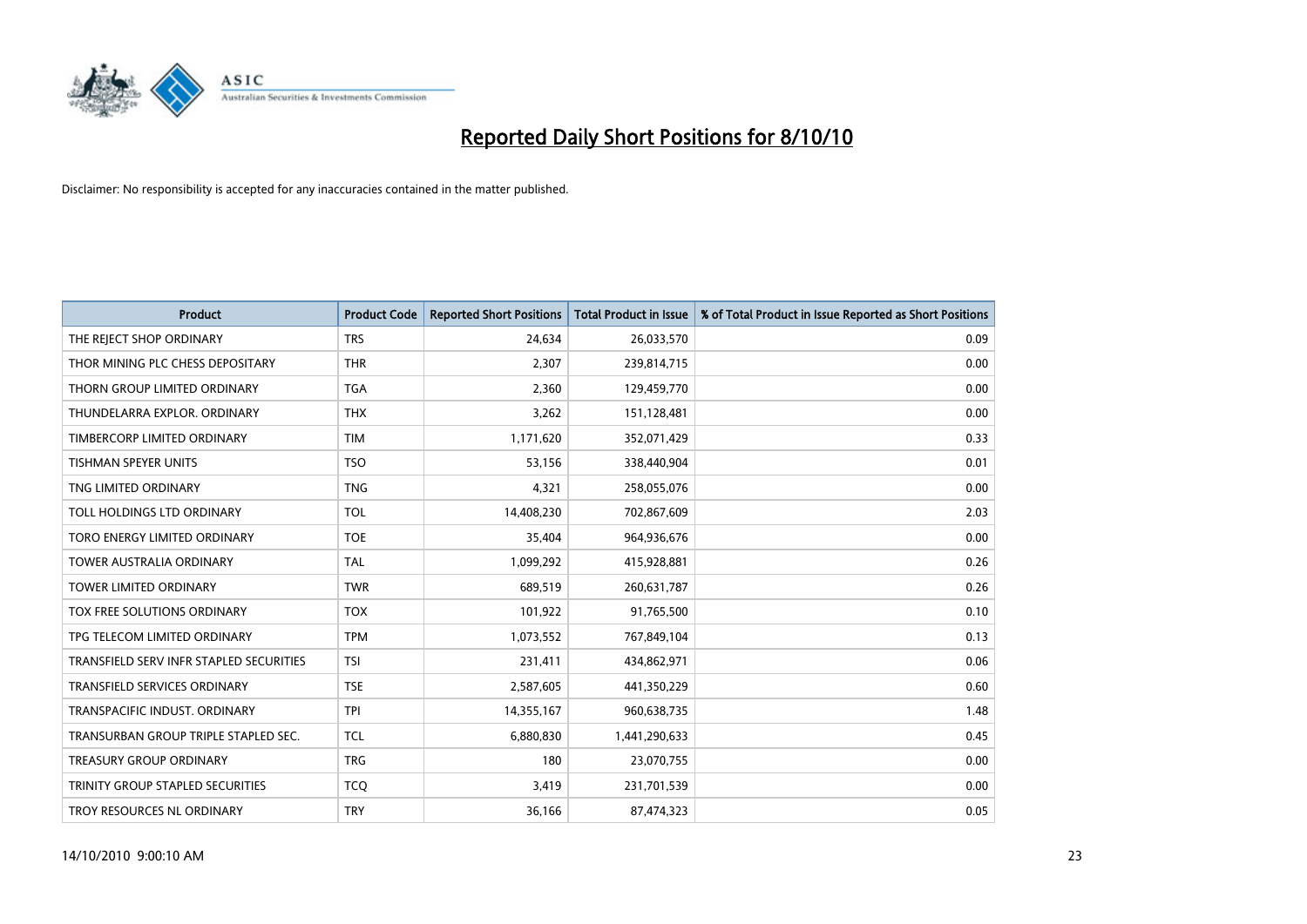

| <b>Product</b>                            | <b>Product Code</b> | <b>Reported Short Positions</b> | <b>Total Product in Issue</b> | % of Total Product in Issue Reported as Short Positions |
|-------------------------------------------|---------------------|---------------------------------|-------------------------------|---------------------------------------------------------|
| <b>UGL LIMITED ORDINARY</b>               | UGL                 | 4,384,865                       | 165,928,705                   | 2.61                                                    |
| UNILIFE CORPORATION CDI 6:1               | <b>UNS</b>          | 47,355                          | 238,135,980                   | 0.02                                                    |
| UXC LIMITED ORDINARY                      | <b>UXC</b>          | 678.611                         | 305,789,718                   | 0.22                                                    |
| VALAD PROPERTY GROUP STAPLED US PROHIBIT. | <b>VPG</b>          | 4,330,465                       | 2,302,129,263                 | 0.18                                                    |
| <b>VDM GROUP LIMITED ORDINARY</b>         | <b>VMG</b>          | 13,834                          | 195,613,088                   | 0.01                                                    |
| <b>VENTURE MINERALS ORDINARY</b>          | <b>VMS</b>          | 6,500                           | 168, 163, 334                 | 0.00                                                    |
| VILLAGE ROADSHOW LTD ORDINARY             | <b>VRL</b>          | 682                             | 114,217,649                   | 0.00                                                    |
| VILLAGE ROADSHOW LTD 'A' CLASS PREFERENCE | <b>VRLPA</b>        | 19,559                          | 52,235,451                    | 0.04                                                    |
| <b>VIRGIN BLUE HOLDINGS ORDINARY</b>      | <b>VBA</b>          | 20,533,234                      | 2,209,126,568                 | 0.93                                                    |
| <b>VISION GROUP HLDGS ORDINARY</b>        | <b>VGH</b>          | 78,000                          | 72,671,765                    | 0.11                                                    |
| VITA GROUP LTD ORDINARY                   | <b>VTG</b>          | 85,190                          | 142,499,800                   | 0.06                                                    |
| VITERRA INC CDI 1:1                       | <b>VTA</b>          | 75,659                          | 68,629,939                    | 0.11                                                    |
| <b>WAREHOUSE GROUP ORDINARY</b>           | <b>WHS</b>          | 302,724                         | 311,195,868                   | 0.10                                                    |
| <b>WATPAC LIMITED ORDINARY</b>            | <b>WTP</b>          | 7,535                           | 183,341,382                   | 0.00                                                    |
| <b>WDS LIMITED ORDINARY</b>               | <b>WDS</b>          | 23,203                          | 143,107,458                   | 0.02                                                    |
| <b>WEBIET LIMITED ORDINARY</b>            | <b>WEB</b>          | 106,345                         | 77,061,278                    | 0.14                                                    |
| WESFARMERS LIMITED ORDINARY               | <b>WES</b>          | 22,383,782                      | 1,005,175,944                 | 2.20                                                    |
| WESFARMERS LIMITED PARTIALLY PROTECTED    | <b>WESN</b>         | 1,700,872                       | 151,896,218                   | 1.12                                                    |
| WEST AUSTRALIAN NEWS ORDINARY             | <b>WAN</b>          | 6,896,116                       | 219,668,970                   | 3.14                                                    |
| WESTERN AREAS NL ORDINARY                 | <b>WSA</b>          | 8,291,486                       | 179,735,899                   | 4.60                                                    |